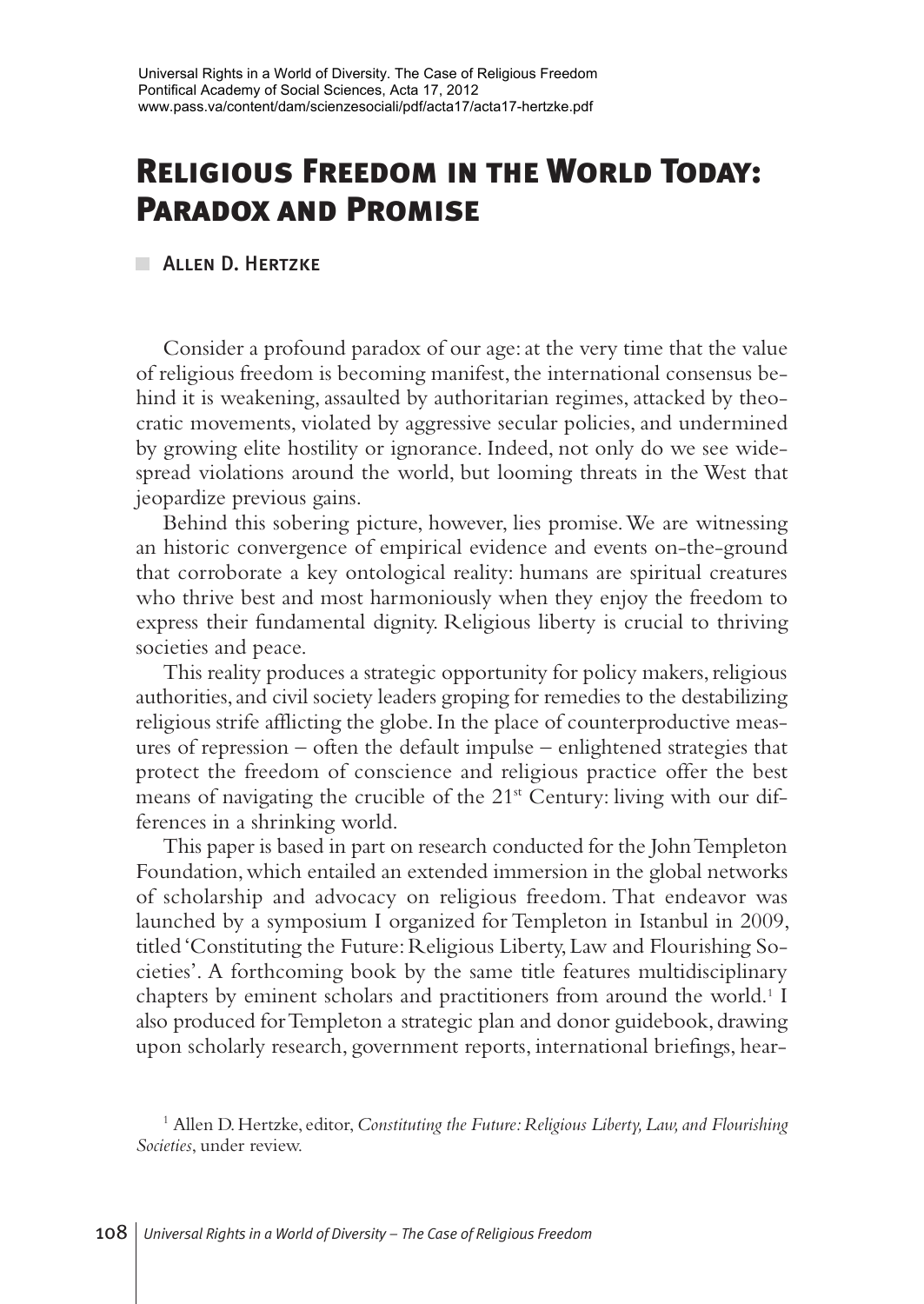ings, and interviews with scholars, human rights advocates, policy makers, NGO directors, foundation leaders, and religious authorities.

One of the insights I gained from this project is the positive synergy between scholarly research, public policy,and advocacy. Scholars developed the case for religious freedom as a universal human right, policy makers built the international legal regime to uphold it, and advocates press for accountability and document violations. That documentation, in turn, informs path-breaking scholarship, which can influence further public policy initiatives.

We see an illustration of this synergy in the movement to make the promotion of religious freedom an aim of American foreign policy. Diverse religious advocacy groups pressed for congressional passage of the International Religious Freedom Act of 1998.Though not implemented robustly by American officials, the law erected a vast and transparent reporting infrastructure on the status of religious freedom around the world,which advocacy groups routinely critique and amend.That annual reporting by the State Department provided a new resource for scholarly investigation and inspired innovative techniques for systematically measuring restrictions on religion around the world.As we will see,the Pew Forum on Religion and Public Life applied this new methodology to produce the landmark report, 'Global Restrictions on Religion'.The findings of that report buoy global advocacy efforts, inform research on the correlations of religious freedom to other human goods,and feed into policy deliberations.

In order to appreciate the paradox and promise of the age,we must grasp how a growing empirical record validates ancient wisdom and international law on the ontological roots of, and justification for, religious freedom.

#### **Ontological origins and empirical value of religious freedom**

In contrast to claims that religious liberty is a Western construct, its threads 'weave their way back to ancient Sumeria,Persia,China,and Africa'. <sup>2</sup> Indeed, some 2,500 years ago, as recorded in both Hebrew Scriptures and Persian documentation, Cyrus the Great established a broad regime of religious tolerance,which included restoring freedom for Jewish exiles and allowing them to return to their homeland.In diverse sacred texts we learn that homage to the divine cannot be coerced, that, in the words of the Qur'an,'there is no compulsion in religion'.Religious freedom is recognized in international law

<sup>2</sup> Sandra L. Bunn-Livingstone,'A Historical Analysis: International Religious Freedom 1998-2008', Paper presented at the Pew Charitable Trusts Conference, April 30- May 2, 2008.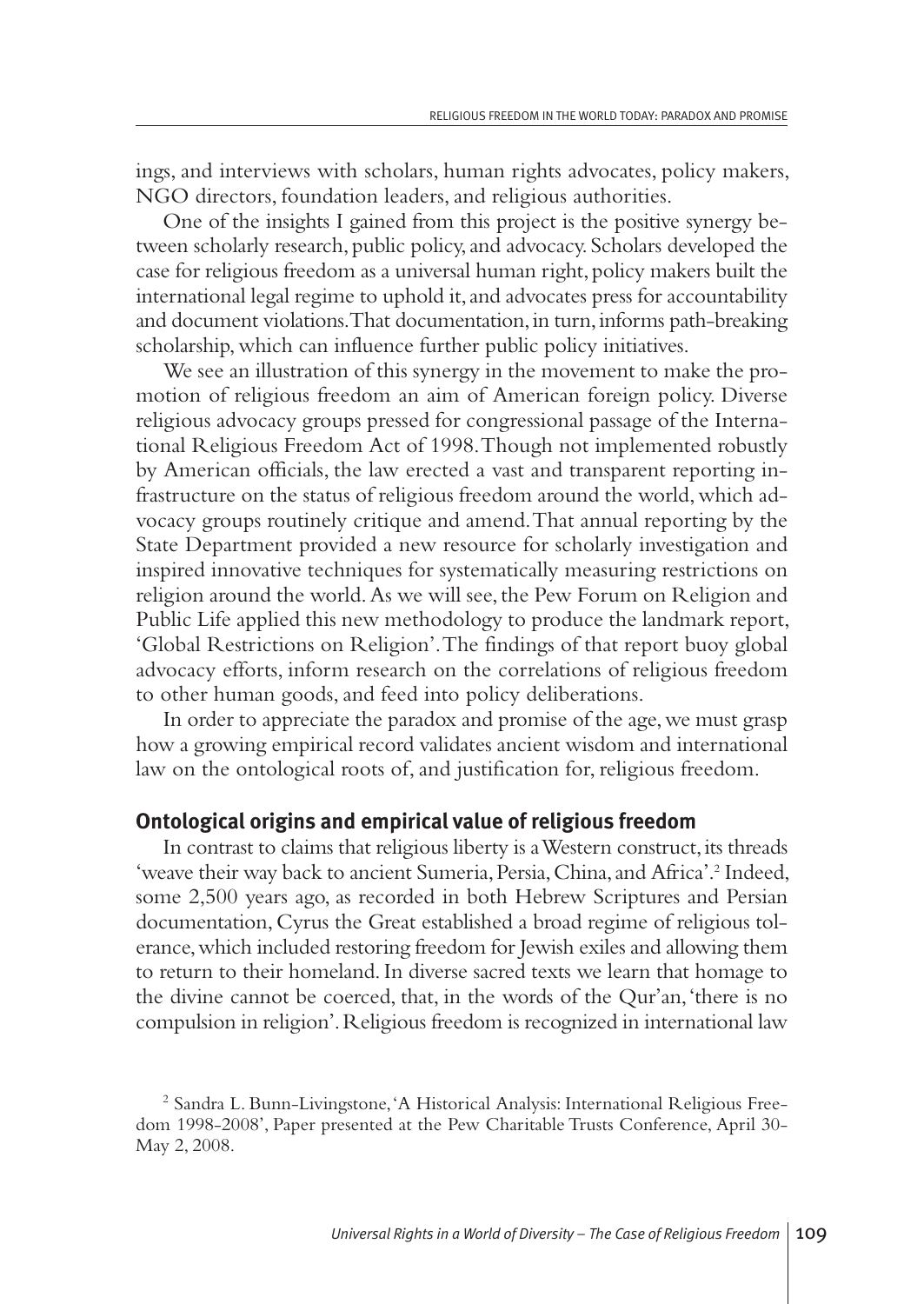as a universal human right and firmly embedded as a fundamental freedom in UN declarations, international treaties, customary law,and national constitutions. 3The foundational statement,Article 18 of the *Universal Declaration of Human Rights*, adopted by the United Nations in 1948, provides the clearest articulation of this recognition:

Everyone has the right to freedom of thought, conscience, and religion.This right includes freedom to change his religion or belief,and freedom, either alone or in community with others and in public or private,to manifest his religion or belief in teaching, practice,worship, and observance.

As implied by this declaration, religious freedom is a potent human right that simultaneously encompasses the freedom of conscience and association, the right to own property, to publicly worship, publish, speak, petition government, and raise children according to family desires.

The freedom to practice religion is virtually a universal aspiration. In the 2007 Pew Global Attitudes Survey over 90 percent of respondents in every region on earth indicated that it was important to them to live in a country where they can practice religion freely (only 2 percent saying it wasn't important at all). 4

Religious liberty, consequently, is not merely a desirable thing granted by the state. It is a universal inherent right and aspiration. But why? As we see from the discussion below, the answer lies in the ontology of human life and the concrete relationships that flow from it.This, in fact, was the theme of Pope Benedict's message to the world on January 1, 2011.'Religious freedom expresses what is unique about the human person', he proclaimed. To deny this right or 'eclipse the public role of religion' is fundamentally unjust and stifles 'the growth of the authentic and lasting peace of the whole human family'. 5

At the most basic level all people want to be treated with respect and consideration.Variations of the golden rule – to treat others as we would wish to be treated – are found in virtually every major religion and many

3These include the U.N. Charter, the International Covenant on Civil and Political Rights, the Helsinki Accords, the Declaration on the Elimination of All Forms of Intolerance and Discrimination Based on Religion or Belief, and the European Convention for the Protection of Human Rights and Fundamental Freedoms.

<sup>4</sup> Pew Global Attitudes Project, October 4, 2007, http://pewglobal.org/reports/ pdf/258topline.pdf.

<sup>5</sup> 'Message of His Holiness Pope Benedict XVI for the Celebration of the World Day of Peace', January 1, 2011.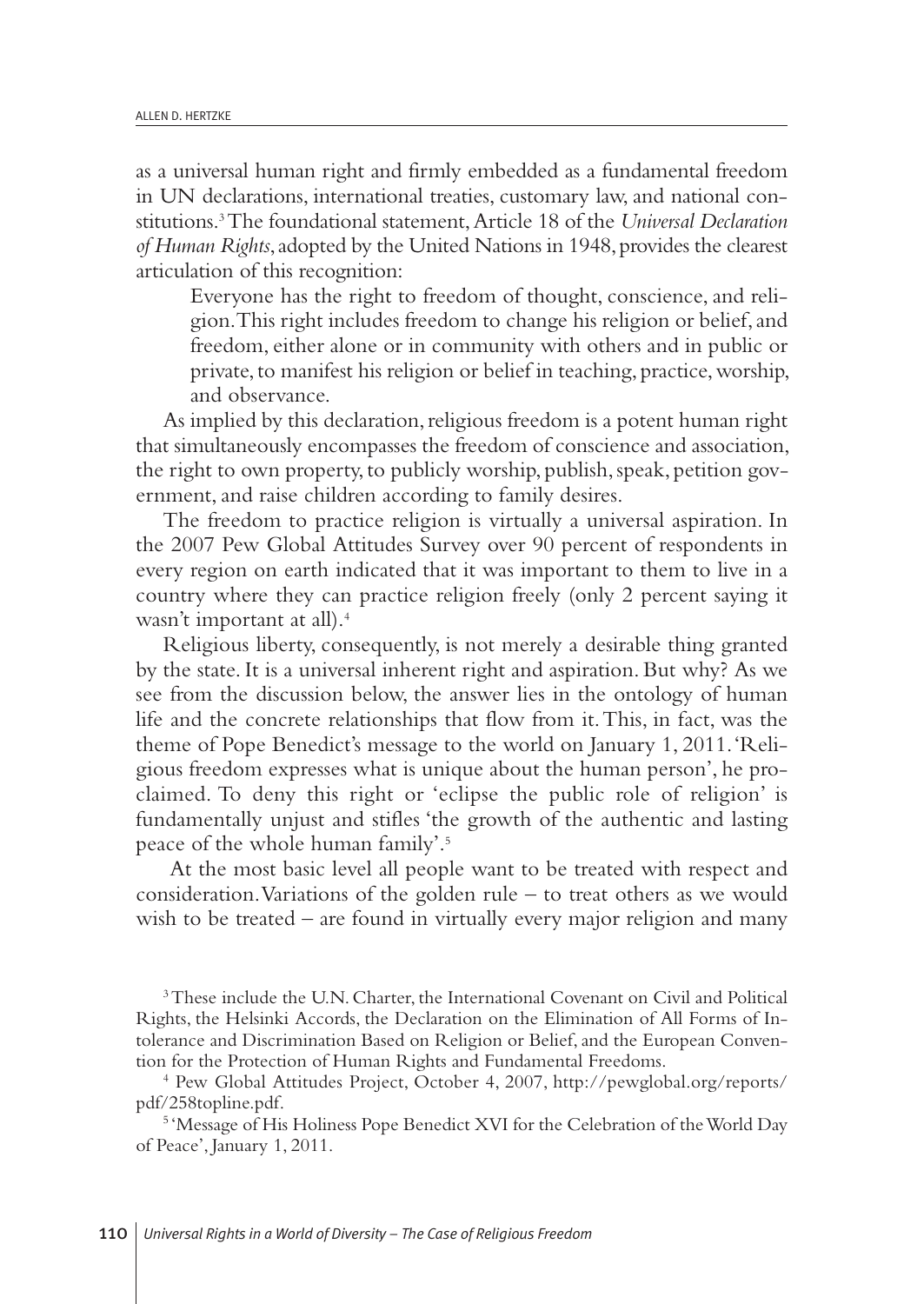philosophical traditions (such as Confucianism).This trait of common humanity – potentially recognizable by people of all faiths or no faith – can provide a justification for religious liberty understood as the freedom to live in accord with one's conscience or belief. 6

More specifically, the *Universal Declaration* hints at how certain human traits explicitly justify religious freedom as inherent.That landmark declaration anchored universal rights in the 'inherent dignity'and 'worth of the human person', and in the 'equal and inalienable rights of all members of the human family' who are 'endowed with reason and conscience'. In addition, Article 18 emphasizes the relational aspect of human life, that people must be free 'in community with others' to manifest their faith or beliefs.

*Equal worth, dignity, reason, conscience, and community – these traits of com*mon humanity provide the clues to the right, and scope, of religious liberty. Let us explore them.

In a number of religious traditions the dignity and worth of persons is rooted in their transcendent origins.In Jewish and Christian traditions people are 'made in the image and likeness of God'and thus endowed with a surpassing dignity, which mandates respect for their integrity and conscience. Presciently, the Vatican II statement on religious liberty, *Dignitatis Humanae*, explicitly anchored religious freedom in 'the very dignity of the human person'. A rich Islamic scholarship also grounds universal human rights in the divinely-ordained 'inviolability' of persons, who are created free and with rights so they can fulfill their duties toward God. <sup>7</sup> This understanding was widely shared by the American founders, who declared that people are 'endowed by their creator' with inalienable rights.

Human reason, that unique capacity, propels an innate quest by people everywhere to understand ultimate truths about their purpose, meaning, and destiny.At a fundamental level this suggests that they should be free to explore such timeless questions – whether religious in nature or rooted in some other ultimate concern. As Pope Benedict put it, religious freedom should be understood 'not merely as immunity from coercion, but more fundamentally as an ability to order one's own choices in accordance with truth'.

The freedom to explore ultimate questions must extend to the skeptic or searcher. Indeed,a number of religious thinkers – from RogerWilliams

<sup>6</sup> Kevin Hassan, *The Right to BeWrong* (San Francisco: Encounter Books, 2005).

<sup>7</sup> Recep Senturk,'Human Rights in Islamic Jurisprudence:Why Should All Human Beings Be Inviolable?', in *Constituting the Future*, edited by Allen D. Hertzke, forthcoming.

<sup>8</sup> Abdolkarim Soroush,*Reason, Freedom, and Democracy in Islam*, especially Chapter 9 (Oxford University Press, 2000).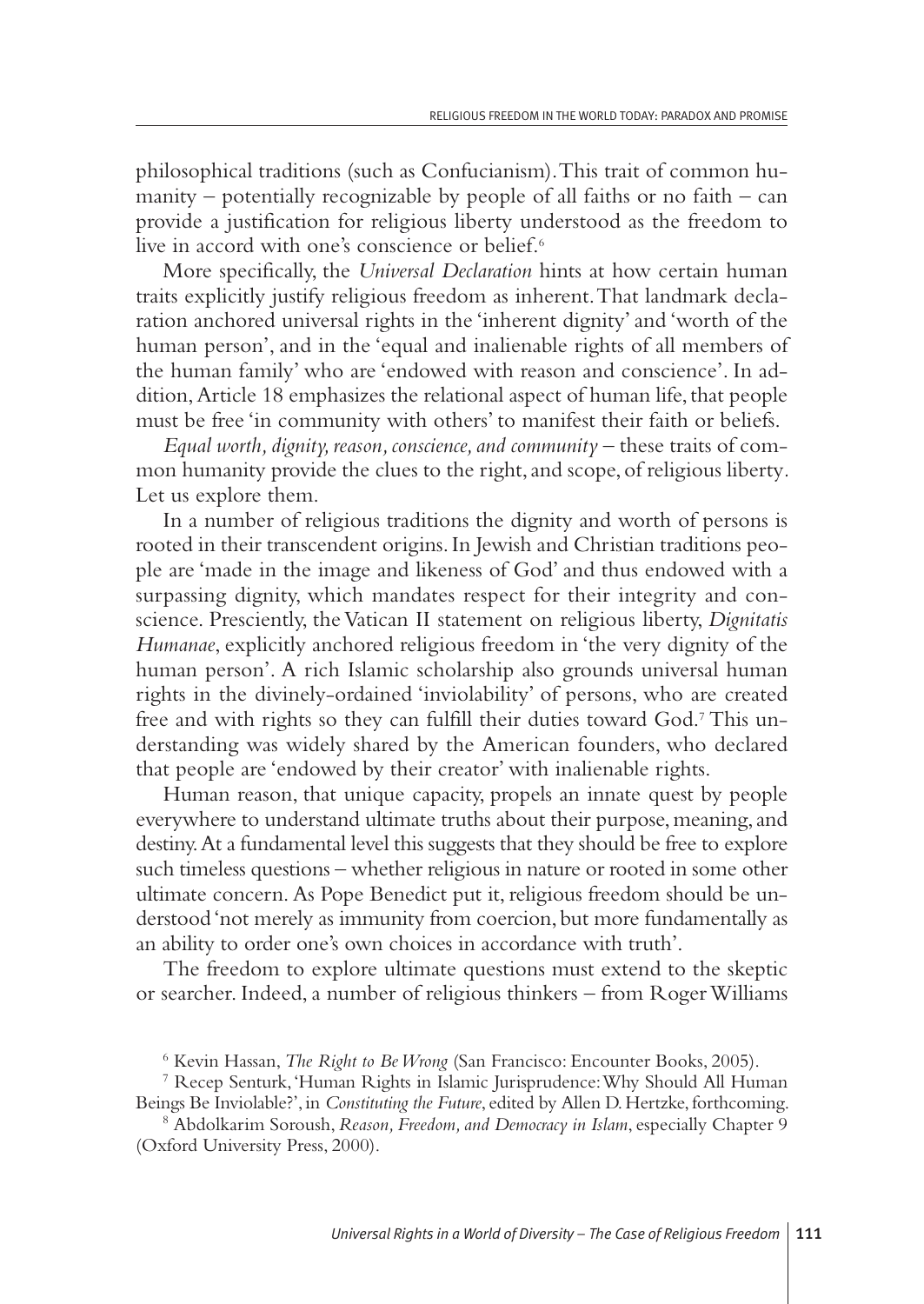in the 17<sup>th</sup> Century to Abdolkarim Soroush<sup>8</sup> in the  $21<sup>st</sup>$  – make the case that coercion of the non-believer is not only sinful but counterproductive, because it suggests that the religious message is not persuasive on its own.

This brings us to the next dimension of human endowment: conscience, the human sense of right and wrong.Conscience can be 'a demanding mentor', compelling us at times to rise above what may seem as our own selfinterest*.*<sup>9</sup> Respect for 'mandates of conscience', therefore, vitally animated a number of formative thinkers of religious liberty and continues to motivate its champions today.

This insight is too often lost in contemporary debates over religion. Religious freedom is not merely a nice thing tolerated by the state. Rather, as Cardinal Newman put it, conscience 'has rights because it has duties'. 10Thus one of the most compelling justifications for religious liberty is the freedom of conscience, the freedom to fulfill obligations – especially sacred duties – which flow from an authority higher than the state.

To be sure, conscience can be malformed or distorted, but people everywhere recognize the essential human trait of  $-$  and laud persons for  $-$  'good conscience'. And when people are denied this freedom they experience it as a powerful violation – something that prevents them from fulfilling their quintessentially human quest for meaning and purpose on earth. A key measure of a free society, therefore, is the extent to which people are not forced to choose between sacred duties and citizenship privileges.

Finally, religion is relational, and true freedom of faith must protect the right of people to gather in communities of belief for mutual expression and succor. Indeed, religious communities are historically and ontologically 'prior' to the modern state and their autonomy deserves protection from overreaching political authorities. 11

This communal aspiration serves as a powerful motivator, as family life and social networks have deep roots in collective religious experience. Surveying a growing body of scientific research – from evolutionary biology, neurology, and psychology – Stephen Post finds evidence for a powerful spiritual or religious inclination that naturally manifests itself in communal life.Hence,a good society is one in which persons can express their innate transcendent inclinations in public domains. 12

<sup>9</sup> Hassan, *The Right to beWrong.*

<sup>10</sup> John Henry Newman, 'Letter to the Duke of Norfolk', as cited by Charles J. Chaput in *Render Unto Caesar* (NewYork: Doubleday 2008), p. 148.

<sup>11</sup> David Novak, *In Defense of Religious Liberty* (Wilmington, DE: ISI Books, 2009).

<sup>12</sup> Stephen G.Post,*Human Nature and the Freedom of Public Religious Expression* (Notre Dame, Indiana: Notre Dame University Press, 2003).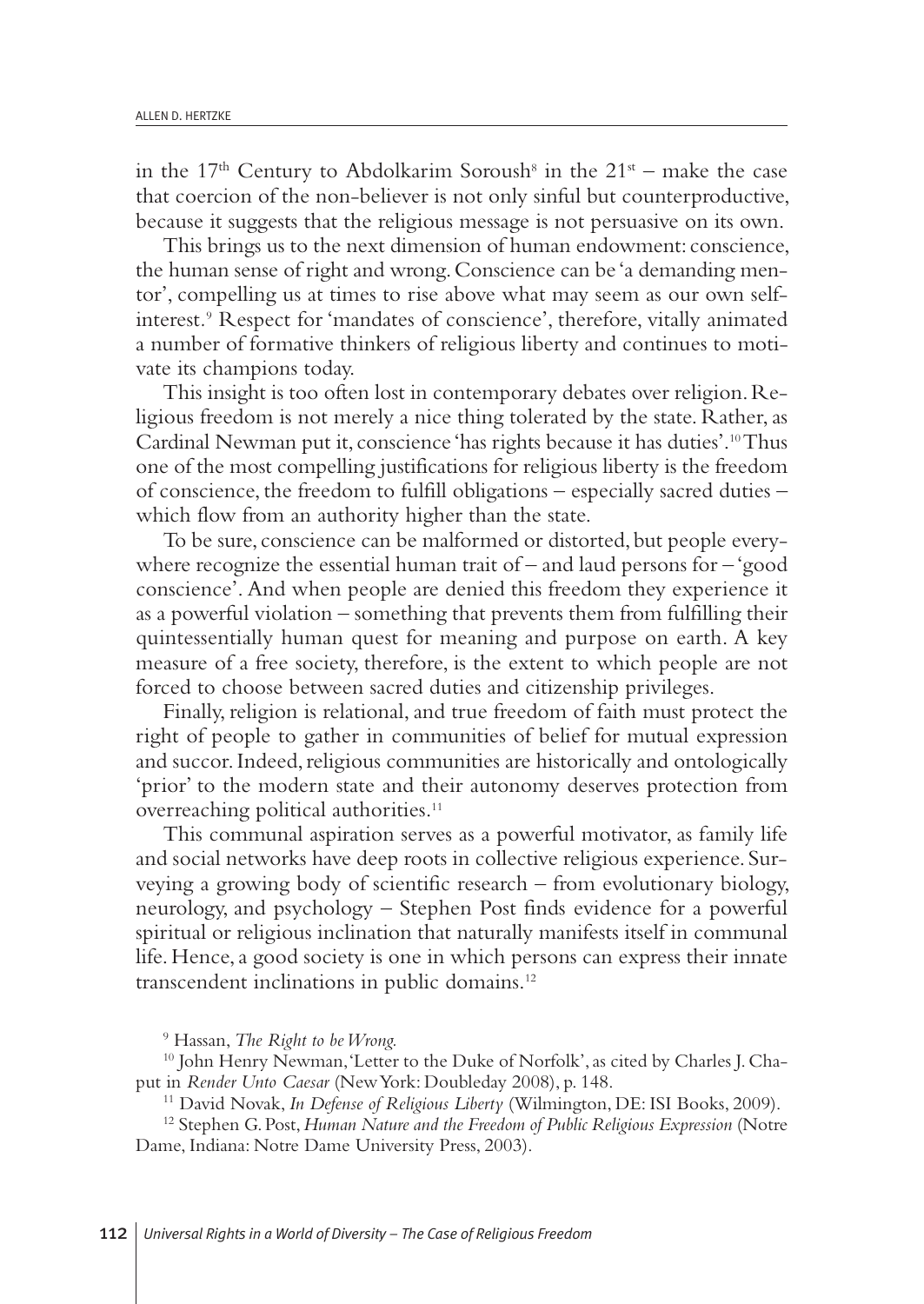Religious groups, consequently, should enjoy the right to build houses of worship, own property, determine their own doctrines, train clergy, establish and run schools, and engage in peaceful evangelization – persuading others to join them and accept new truth claims. Like other institutions of civil society, religious communities and institutions have the right to engage in public policy debates and petition government officials on behalf of their religious principles. In the words of David Novak, religious communities must be able to bring their 'moral wisdom to the world'. 13

This seemingly straightforward norm of democratic life collides with influential legal doctrines that view religious justifications for public policy as illegitimate and dangerous because they invoke divisive 'comprehensive doctrines' that not all citizens share. <sup>14</sup> As Tom Farr suggests, this argument violates the very equality mandated by liberal democracy. 15To suggest that religiously-based claims are illegitimate or a threat to liberal systems shows a lack of faith in the marketplace of ideas and a truncated notion of democratic life. 16

The international importance of religious freedom flows from the dramatic resurgence of faith around the globe. Contrary to the predictions of secularization theorists, religion not only thrives in the modern world but increasingly manifests itself in intense public commitments, making this, in a sense,'God's Century'. 17

Moreover, if modernity does not produce secularization, it does propel and diffuse religious pluralism. Given the rich diversity of human experience and culture, the default condition of religion, as Peter Berger suggests, is plurality, both among and within religions.By shrinking the world, globalization plunges people of diverse religious backgrounds into intense contact with one another, requiring religionists to negotiate their beliefs with seemingly alien or competing faiths. 18This makes nurturing articles of peace all the more vital.

<sup>13</sup> David Novak, *In Defense of Religious Liberty,* 2009

<sup>14</sup> John Rawls developed the notion of 'public reason' first in his book *ATheory of Justice* (Cambridge: Harvard University Press, 1971) but articulated more fully his argument against'comprehensive doctrines' in *Political Liberalism* (NewYork:Columbia University Press, 1996).

15Tom Farr, *World of Faith and Freedom* (NewYork: Oxford University Press, 2008).

<sup>16</sup> Alfred Stepan,'TheTwinTolerations',in *World Religions and Democracy*,Larry Diamond, Marc F. Plattner, and Philip J. Costopoulos, eds. (Baltimore: Johns Hopkins Press, 2005).

<sup>17</sup> Monica Duffy Toft, Daniel Philpott, and Timothy Samuel Shah, *God's Century: Resurgent Religion and Global Politics* (NewYork:W.W. Norton, 2011).

<sup>18</sup> Peter Berger and Anton Zijderveld, *In Praise of Doubt* (New York: HarperOne, 2010).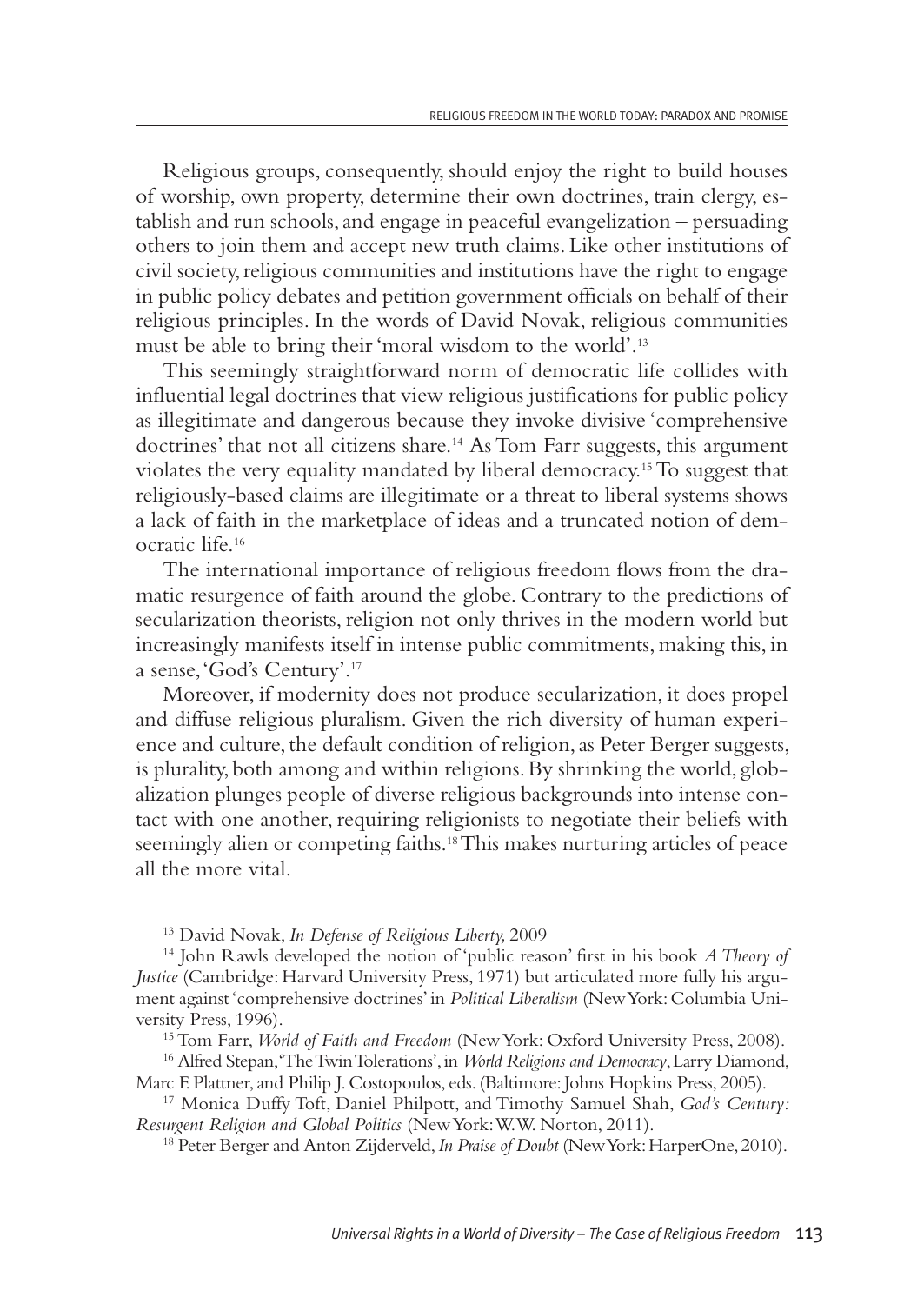#### **Empirical validation**

That people have a fundamental right to the freedom of conscience and belief is *one of the great ideas in human history*. It is a central measure of free society and bulwark of democratic governance.

What is stunning is the way empirical research mounts to validate this normative ideal by showing the contribution of religious freedom to other human goods. Propositions about such linkages have been advanced for centuries.But for the first time in human history we have the documentary record and the capacity to apply rigorous scientific methods to test such propositions.

What this initial research shows are strong correlations between religious freedom and the longevity of democracy, civil and political liberty, press autonomy, women's status, economic development, health outcomes, societal peace,and regional stability. Chart 1 (see p. 686) illustrates the strength and range of such correlations, which suggests that religious freedom is an integral part of the 'bundled commodity' of human freedom. <sup>19</sup> Remove it and the others tend to unravel.

These statistical relationships invite work by scholars to develop explanatory theories.The link between religious liberty and economic development, for example, makes sense because societies that protect freedom of belief and conscience tend to operate with greater transparency and less corruption. Deregulated religious markets, moreover, can contribute to an enterprising ethos and climate so vital to economic progress. 20Tim and Rebecca Shah suggest further that the economic value of 'spiritual capital' can operate for the very poor by enabling them to exercise agency and develop supportive communities. 21

Sociologists Brian Grim and Roger Finke are pioneering leaders in this endeavor to explain the contribution of religious freedom to human flourishing. In their book, *The Price of Freedom Denied,* Grim and Finke probe the timeless question of why religious liberty matters.Their answer is theoretically elegant and empirically powerful: when religious freedoms increase, inter-religious conflict declines, grievances lessen, and persecution

<sup>21</sup> Tim Shah and Rebecca Shah, 'Spiritual Capital and Economic Enterprise', Oxford Centre for Religion & Public Life, www.ocrpl.org/?p=13.

<sup>19</sup> Brian J. Grim,'Religious Freedom: Good forWhat Ails Us?', *The Review of Faith and International Affairs*, Summer 2008.

<sup>&</sup>lt;sup>20</sup> Brian J. Grim, 'God's Economy: Religious Freedom and Socioeconomic Well-Being', andTheodore Malloch,'Free to Choose:Economics and Religion',both in *Religious Freedom in theWorld*, Paul Marshall, ed. (Lanham: MD: Rowman & Littlefield, 2008).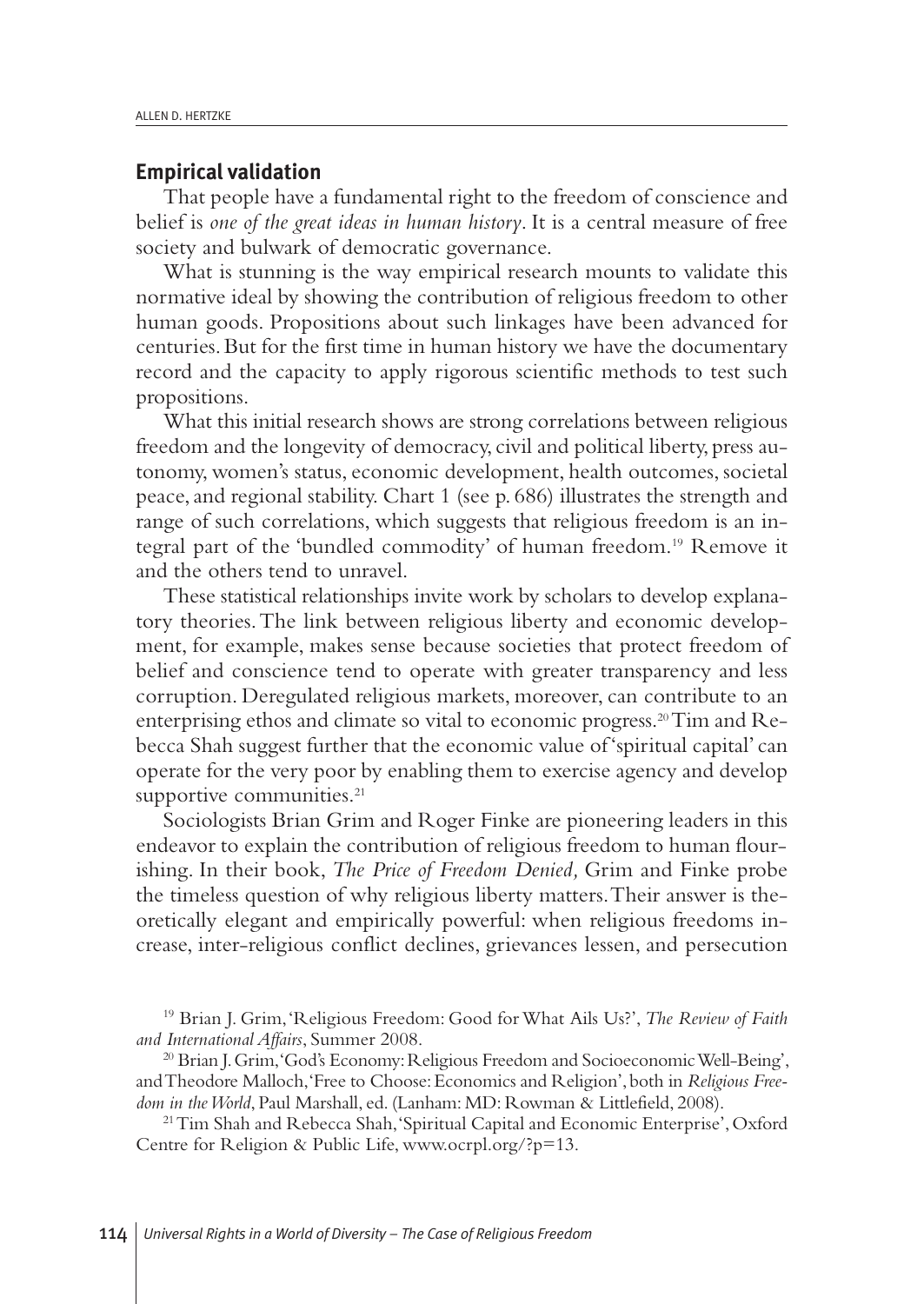wanes. On the other hand, as government restrictions increase – often at the behest of dominant religious groups – so does violent persecution, interreligious hostilities, and regional strife.Thus their theory explains the interaction between societal pressures, government laws, and peace.

The theory also provides real guidance to policy makers because it shows why their common inclination to control religion is counterproductive. Government restrictions on religion, Fink and Stark show, trigger social hostility among religious groups, which produces more pressure for government restrictions and further religious strife.This 'religious violence cycle' is illustrated in the new book *God's Century*, by MonicaToft, Daniel Philpott, and Timothy Shaw.<sup>22</sup> Drawing upon international relations scholarship, these authors show that regime attempts to repress religion induce the very militancy such efforts purport to prevent.

But the vicious 'religious violence cycle', Grim and Finke contend, can be broken.When governments relax restrictions on religion and treat all groups equally, greater societal tolerance and civility ensue, leading to positive cycles where groups channel energies and competition in civil society pursuits. <sup>23</sup> Such a culture, in turn, buoys democratic governance and unleashes economic enterprise.

This empirical theory points toward ancient religious wisdom.In a pivotal passage in the Qur'an on religious pluralism, Surah 5.48 records that Allah could have created one people with one faith but instead created many peoples so that they could 'vie one with another in virtue'. 24

In sum, empirically-derived theories suggest that restrictive laws and repressive societal practices produce persecution and conflict, undermine democracy and civil liberties, and contribute to terrorism and international conflict.Thus, contrary to claims by foreign policy 'realists'that promotion of human rights interferes with the pursuit of the national interest, this scholarship illuminates the importance of an international regime that respects the freedom of conscience and belief.AsTom Farr puts it, the promotion of re-

<sup>22</sup> Monica Duffy Toft, Daniel Philpott, and Timothy Samuel Shah, *God's Century: Resurgent Religion and Global Politics* (NewYork:W.W. Norton, 2011).

<sup>23</sup> Brian J. Grim and Roger Finke, *The Price of Freedom Denied: Religious Persecution and Conflict in theTwenty-First Century* (NewYork: Cambridge University Press, 2011); Brian J. Grim and Roger Finke, 'Religious Persecution in Cross-National Context: Clashing Civilizations or Regulate Religious Economies?',*American Sociological Review*, 72 (August 2007): 633-658.

<sup>24</sup> *My Mercy EncompassesAll:The Koran'sTeachings on Compassion, Peace & Love*, Gathered & Introduced by Reza Shah-Kazemi (Shoemaker Hoard, 2007).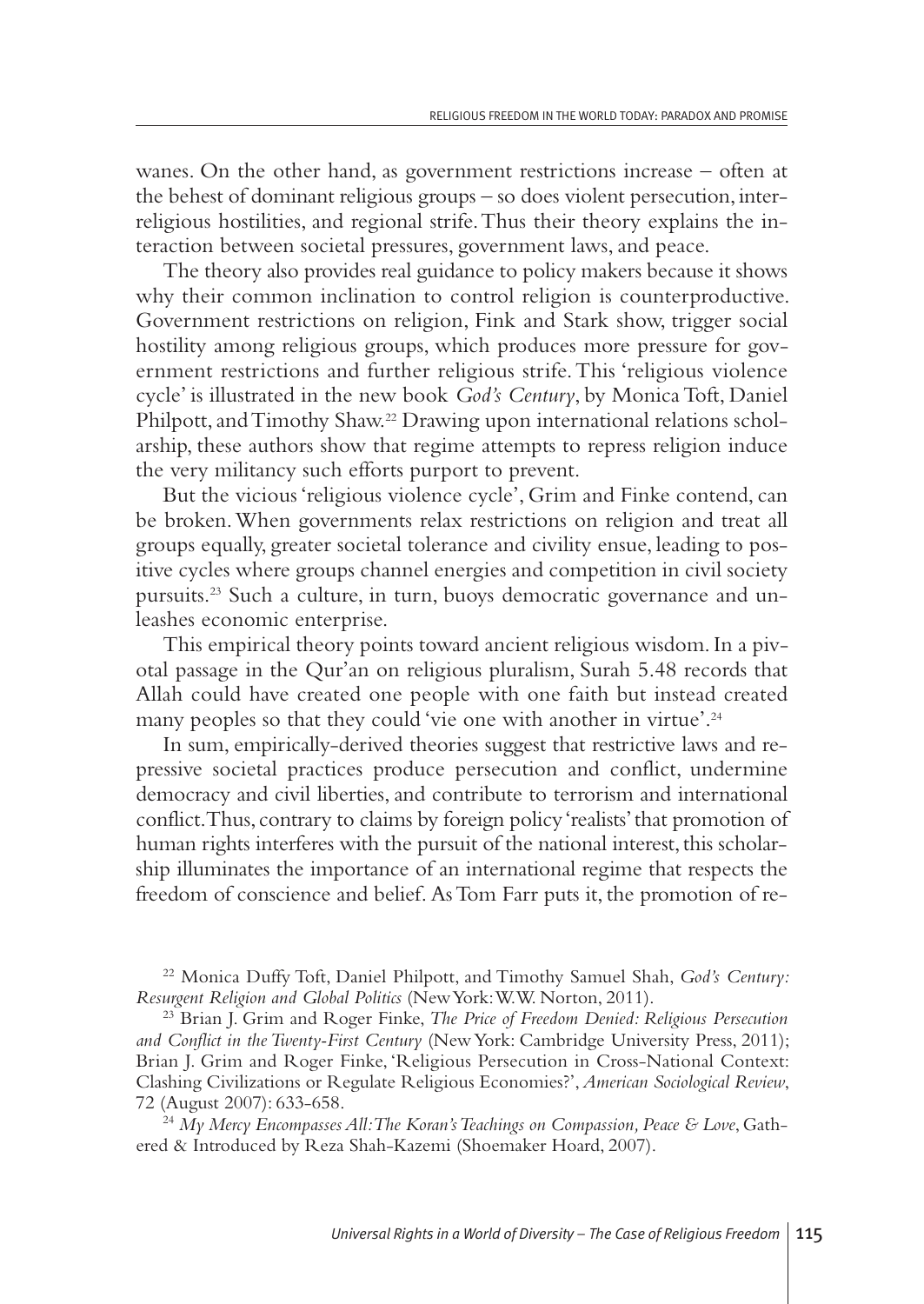ligious freedom is not only a humanitarian cause; it is vital to global security. It can help drain the swamps from which terror networks emerge.It can lesson regional tensions and international strife. <sup>25</sup> And more broadly,as Os Guinness observes, guaranteeing freedom of belief and conscience will help societies navigate a world of difference without violence and repression. 26

There are, in short, compelling reasons to see religious liberty as a fundamental and universal human right. *Justice demands it.Violations disrupt the social order*.

But, critics charge, religions can use their freedom to influence state authorities and seize unfair prerogatives. Responding to this critique, scholars are probing conditions that prevent this deleterious dynamic.

In a systematic inquiry into the institutional requirements of democracy, Columbia University professor Alfred Stephan developed a compelling thesis about the relationship between religion and the state he terms the 'twin tolerations'. Liberal democracy, he shows, depends on a reciprocal bargain between the institutions of religion and the institutions of the state.The state protects and thus'tolerates'the freedom of religious institutions to operate in civil society; those religious institutions, in turn, refrain from using the powers of the state to enhance their prerogatives and thus agree to 'tolerate' (not squelch) competitors. 27

Taking the twin tolerations as his point of departure, Daniel Philpott developed a cogent theory of the link between religion-state relations, theology,and democracy.Democracy is best anchored where religion and state are differentiated, not fused, and where the 'political theology' of religious communities eschews constitutional privileges or coercive state enforcement of doctrine. 28

To illustrate his theory, Philpott points to the dramatic impact of theological changes in the Catholic Church. For most of its history, the Church enjoyed prerogatives of state establishment and opposed religious pluralism, which made Catholicism a net drag on democratization.That posture was challenged by such Catholic intellectuals as Jacques Maritain and John Courtney Murray, who made the case for the compatibility – even necessity

<sup>25</sup>Thomas F.Farr,*World of Faith and Freedom:Why International Religious Liberty isVital to American National Security* (NewYork: Oxford University Press, 2008).

<sup>26</sup> Os Guinness, *The Case for Civility* (San Francisco: HarperOne 2008).

<sup>27</sup> Alfred Stepan,'TheTwinTolerations',in *World Religions and Democracy*,Larry Diamond, Marc F. Plattner, and Philip J. Costopoulos, eds. (Baltimore: Johns Hopkins Press, 2005).

<sup>28</sup> Daniel Philpott,'Explaining the Political Ambivalence of Religion',*American Political Science Review* 3, 2007 (505-525).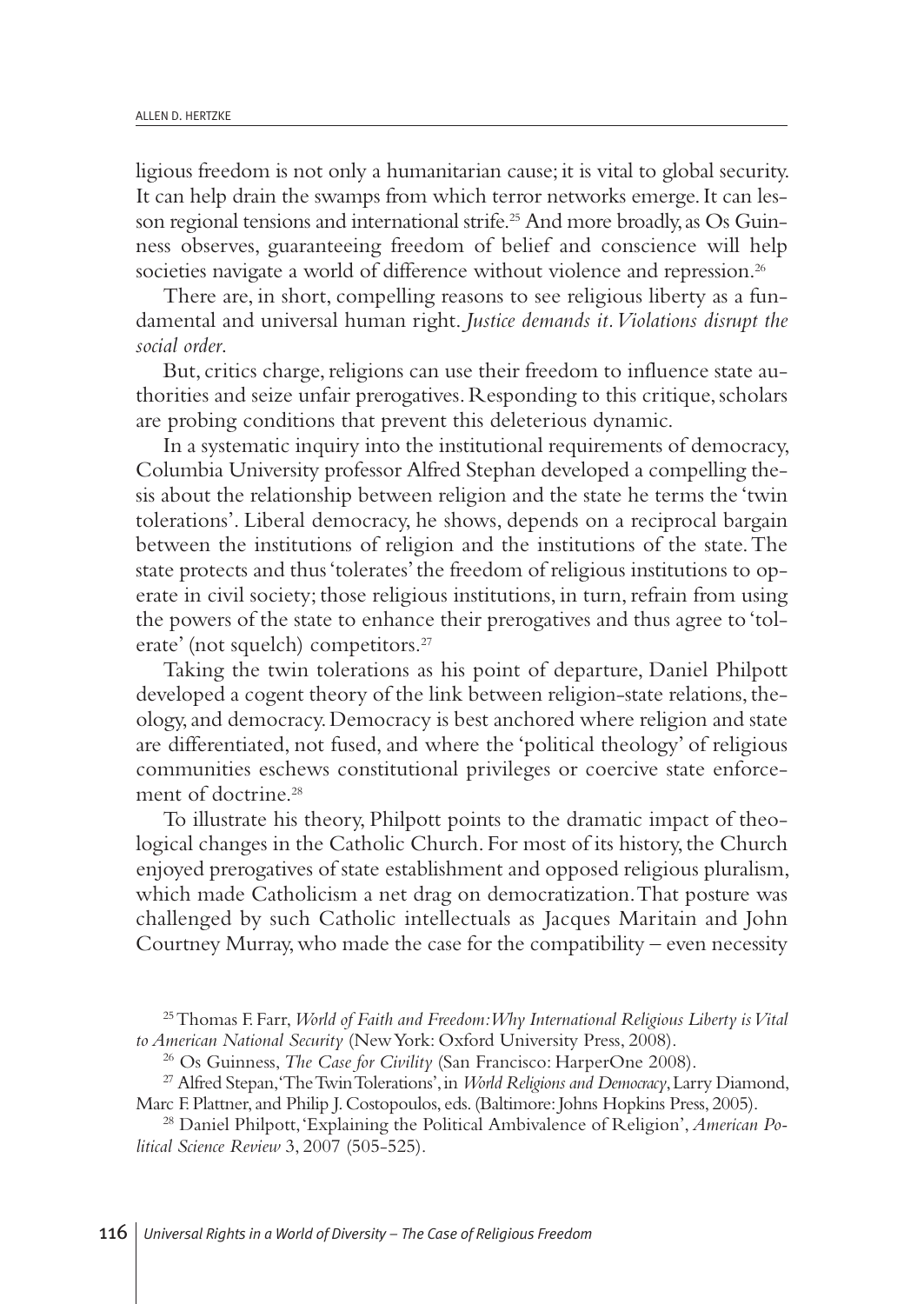– of freedom to authentic faith.That idea was ultimately embraced by the Church's 'Declaration of Religious Liberty'at the SecondVatican Council, which suggested that free pursuit of spiritual truth was anchored in the 'sublime dignity'of humanity.*Dignitatis Humanae* stands as one of the pivotal documents of the 20<sup>th</sup> Century because when the Church stopped relying on temporal power to pursue its spiritual mission it was freed to challenge the legitimacy of authoritarian regimes, and with a few exceptions it did just that. Indeed, like a great ocean liner that turns slowly but with tremendous force in its new direction, the Church became the principal engine of democracy in the last quarter of the 20<sup>th</sup> Century. As extensively documented by scholars, the last great wave of democratization on earth was largely Catholic.Beginning in 1974, it swept away authoritarian regimes in the Iberian peninsula, Latin America, Eastern Europe,and the Philippines, leaving all but a few Catholic countries in democratic hands. 29

This account suggests why liberalization and democratization in Muslim-majority nations – so fateful to global peace and security – hinge on the development and diffusion of theological insights into the Islamic wellsprings of freedom of conscience and belief. And just as Catholic intellectuals laid the groundwork for the Church's theological transformation, a number of Islamic thinkers – Adbullahi An-Nai'm, Abdolkarim Soroush, Recep Senturk,Abdullah Saeed,Abdelwahab El Effendi,Asma Afsaruddin, and others – are doing the same today. 30

<sup>29</sup> Samuel Huntington, *TheThirdWave: Democratization in the LateTwentieth* Century (Norman: University of Oklahoma Press, 1991).

<sup>30</sup> Abdullahi An-Na'im and Abdelwahab El-Affendi argue against the idea of an Islamic state where political authority enforces Shari'a law, and they make the case that contemporary Islamists have grafted onto Islamic jurisprudence a modern ideology of the absolutist state that is antithetical to classical Islamic tradition. Iranian intellectual Abdulkarim Soroush makes a powerful Islamic case for soul-freedom, arguing that state coercion in faith corrupts both the state and religion.Abdullah Saeed similarly develops the theological case against state enforcement of apostasy laws.Turkish scholar Recep Senturk, as noted in the text, documents an Islamic understanding of the inviolability of persons as grounding universal human rights.Asma Afsaruddin has developed Islamic interpretations that support religious pluralism, women's rights, and religious freedom. See Abdullahi An-Na'im, *Islam and the Secular State: Negotiating the Future of Shari'a* (Boston:Harvard University Press, 2008);Abdelwahab El-Affendi,*Who NeedsAn Islamic State?* (London: MalaysiaThinkTank, 2008);Abdolkarim Soroush,*Reason, Freedom, and Democracy in Islam* (NewYork: Oxford University Press, 2000);Abdullah Saeed, *Freedom of Religion,Apostasy and Islam*, (Aldershot, England: Ashgate Publishing, 2004); Recep Senturk,'Human Rights in Islamic Jurisprudence:Why Should All Human Beings be Inviolable?', in *Constituting the Future*, edited by Allen D. Hertzke, forthcoming; Asma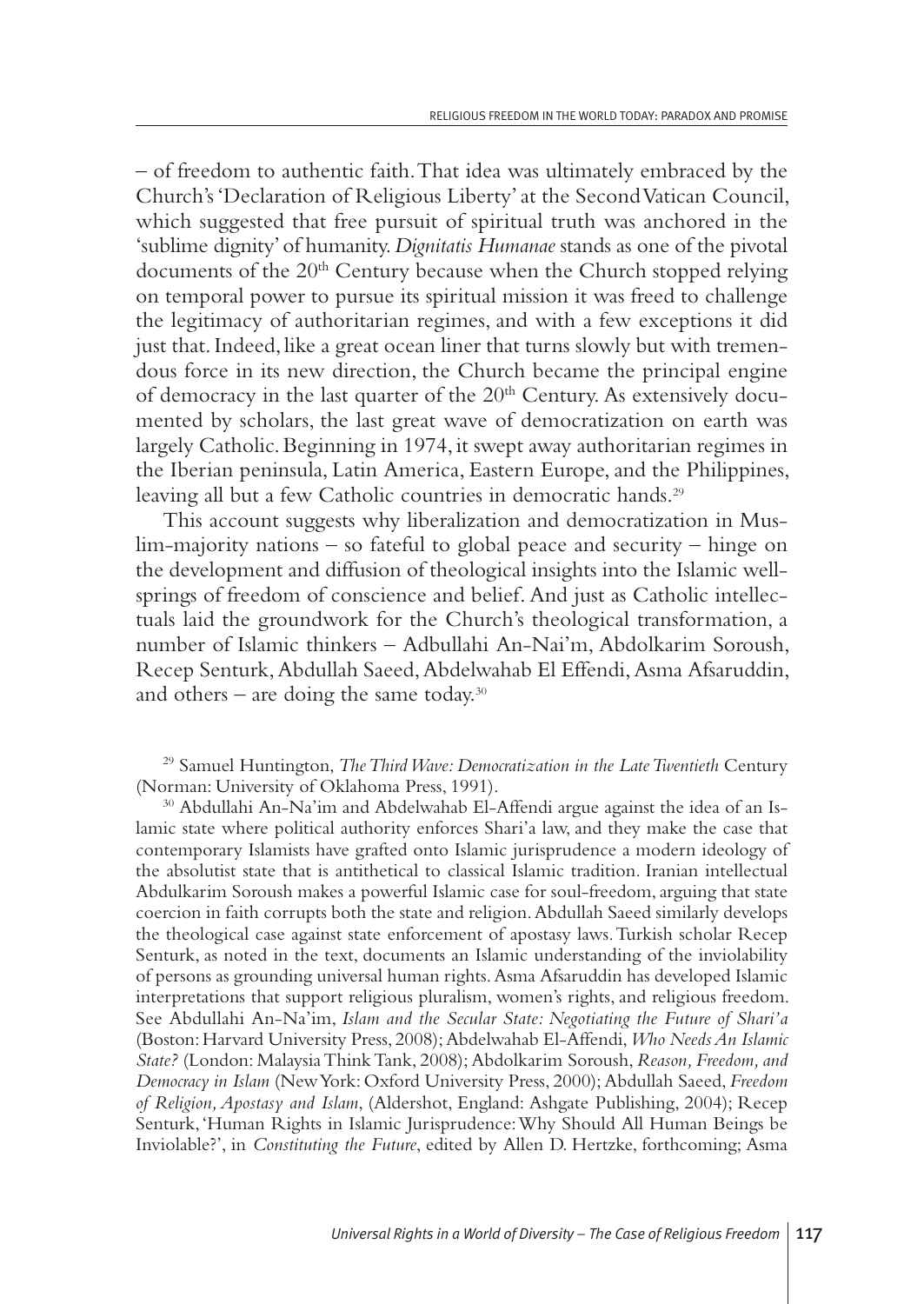#### **The status of global religious freedom**

Despite considerable progress since the passage of the *Universal Declaration,* only a minority of people on earth enjoys the kind of religious freedom called for in international covenants. According the Pew Forum, some 70 percent of the world's 6.8 billion people live in countries with high restrictions on religion. <sup>31</sup> Religious believers in many places suffer discrimination,intimidation, arrest, torture, and martyrdom. Religious communities face burdensome restrictions on their ability to build houses of worship or schools, see their property shuttered by authorities or destroyed by mob violence, and find themselves stigmatized in state media or by dominant societal groups.

This repression undermines the prospects for greater freedom and democracy.After three decades of solid progress, democratic freedom in the world reached a high point in 1998. It then stagnated and, ominously, has declined for five years in a row to the present, the longest decline in the 40-year history of Freedom House reporting. <sup>32</sup> Religious repression and strife are among the key contributors to this trend, in effect acting as a drag on global progress.

While most modern democracies generally protect religious practice, emerging trends threaten the freedom of religious persons and communities. If unchecked, these threats will not only narrow the zone of religious freedom in the West but will undermine its ability to promote and model best practices to other nations.

We have two complementary sources of information on the global status of religious rights: 1) reports by national governments, international agencies,and human rights groups on country conditions;and 2) a massive project launched by the Pew Forum to systematically code and measure the degree of restrictions in each country on earth by drawing upon the documentation provided by such reports.This section summarizes some of the key findings of the Pew Forum report with illustrations from pertinent reports and studies.

To what extent do governments and social groups impinge on the practice of religion?To answer that question the Pew Forum on Religion and

Afsaruddin,'Making the Case for Religious Freedom within the Islamic Tradition', in *Faith & International Affairs*, Summer 2008; Asma Afsaruddin,'Absolutism vs. Pluralism in IslamToday', in *Faith & International Affairs*,Winter 2008.

<sup>31</sup> 'Global Restrictions on Religion', Pew Forum on Religion and Public Life, December 2009.

<sup>32</sup> 'Freedom in the World 2011 Survey', Freedom House, Washington DC, 2011 (www.freedomhouse.org).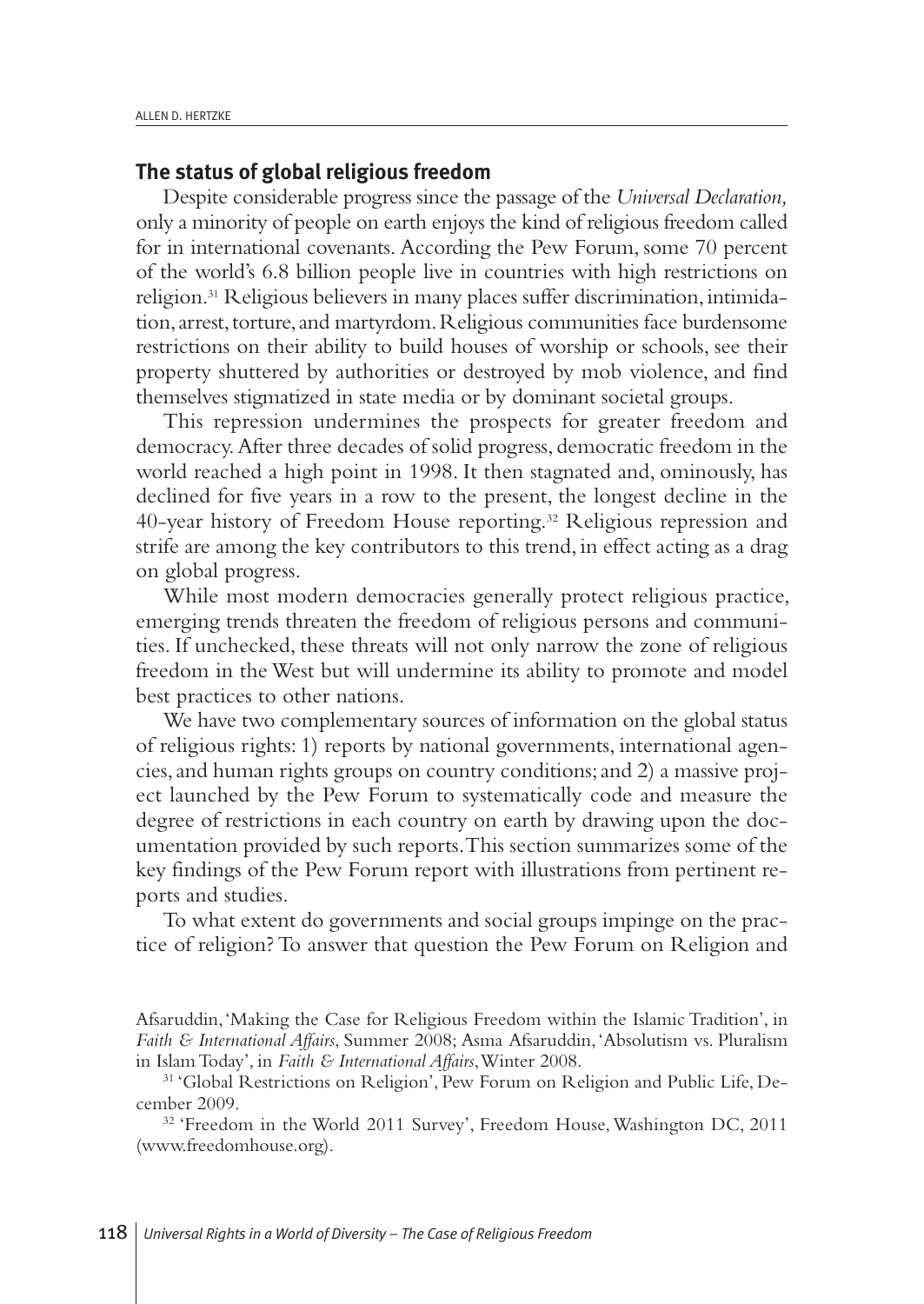Public Life – in partnership with the JohnTempleton Foundation – provides the first systematic quantitative measurement of the status of religion in different countries around the world. Its report, 'Global Restrictions on Religion', was released in December of 2009 (http://pewforum.org/Government/ Global-Restrictions-on-Religion.aspx).The online report includes a narrative overview, country breakdowns by degree of restrictions, regional patterns,and detailed raw data on the coding of individual countries so scholars can determine exactly how a particular country received the score it did. The Pew team will continue to do this coding to record longitudinal trends in future reports.

The endeavor is directed by Brian Grim, who developed a unique methodology for coding restrictions on religion. Rather than attempting to measure some indefinable 'quantity of freedom', this method instead systematically codes observable *restrictions* to create a verifiable index, which can be compared cross-nationally, replicated over time, correlated for causal explanations, and plumbed for normative conclusions.

A brief explanation on this methodology is helpful to appreciate the rigor, value, and meaning of the country measures.

The Pew Forum team reviews 16 widely cited sources, including all country constitutions and reports by the United Nations, the United States, the United Kingdom, the European Union,and a host of reputable international NGOs.These reports become the factual basis for recording various restrictions on religion.

A rigorous coding protocol is then employed to provide comparable measures on two dimensions: 1) government restrictions on religion;and 2) social hostilities by groups against religious individuals and communities. This division emerged from initial research by Brian Grim and others,which found that the on-the-ground status of religious practice was indeed determined by these two interrelated, but distinct factors. Chart 2 (see p. 687) illustrates how both governments and societal groups can impinge on the practice of religion, in this case through harassment or intimidation of religious groups.While government and social restrictions often move in tandem, the shaded areas contain a number of different countries, illustrating how we need both indicators to fully capture infringements on religious freedom.

To code the degree of restrictions, the Pew team identified 20 indicators of government restrictions and 13 indicators of societal hostilities.Doubleblind coders then recorded whether each indicator was present in a country.

For government restrictions the following were the kind of indicators coded: Does the constitution or basic law substantially contradict the con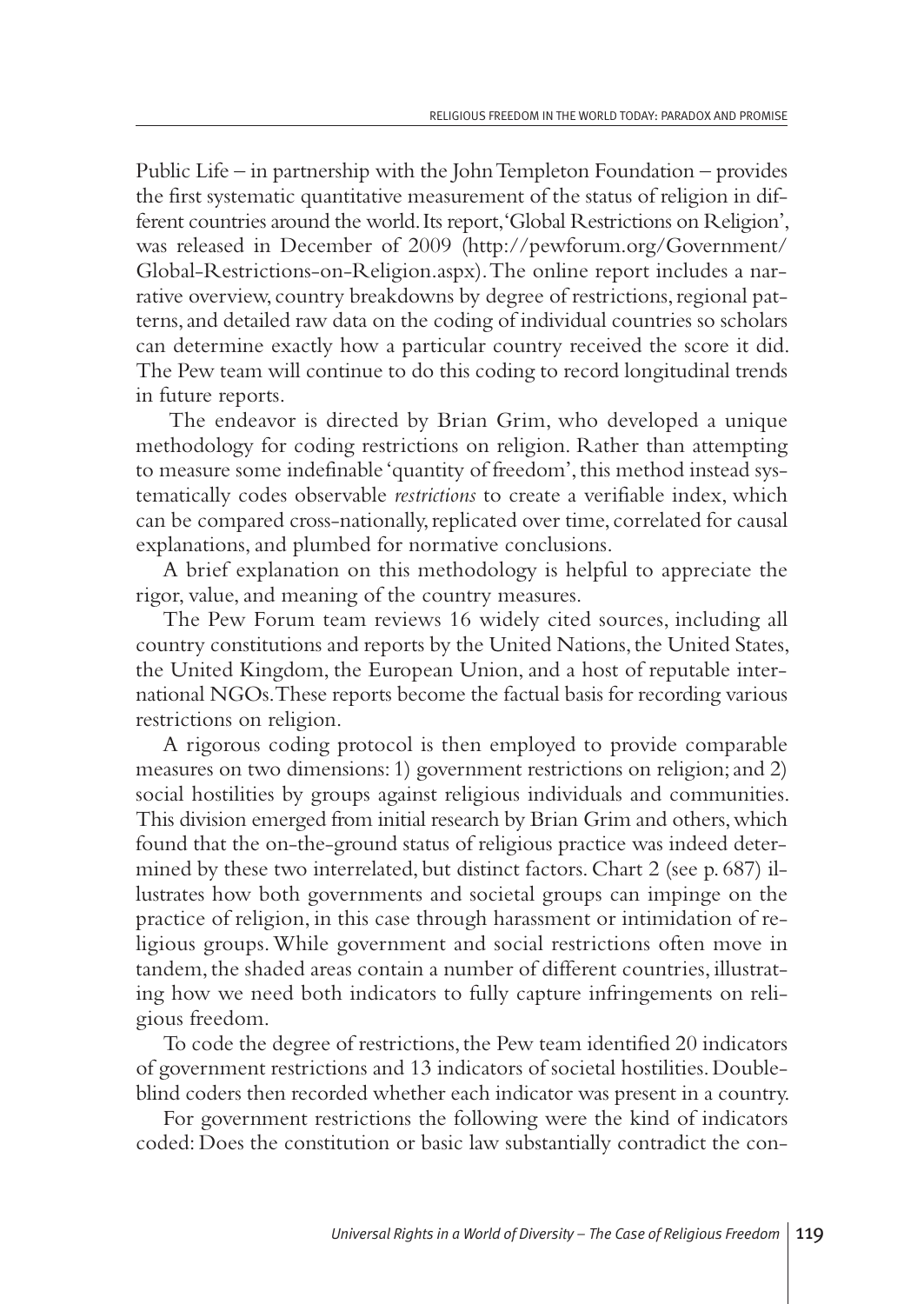cept of religious freedom? Does any level of government interfere with worship or other religious practice? Was there harassment or intimidation of religious groups? Did the national government display physical violence toward minority religious groups? Does any level of government ban any religious group? Do all religious groups receive the same level of government access and privileges? Were there instances where the national government attempted to eliminate an entire religious group's presence in the country? Does any level of government use force toward religious groups that results in individuals being killed, abused, imprisoned, or forced from their homes? As we can see, the coding captured real restrictions, with increasingly severe restrictions given more indicators and thus more weight.

For social hostilities the following were the kind of indicators coded: Where there crimes, malicious acts or violence motivated by religious hatred or bias?Was there mob violence related to religion?Were religion-related terrorist groups active in the country? Did violence result from tensions between religious groups? Did religious groups themselves attempt to prevent other religious groups from being able to operate? Did individuals use violence or threat of violence to enforce religious norms? Again, we see the tangible reality captured by the coding.

After ensuring that the coding met rigorous standards for validity and reliability,a summary index measure was determined for every country on each of the two dimensions.That index is based on a 0-10 scale (with 0 registering no restrictions and 10 the maximum possible restrictions).The final report included index measures for 198 countries and independent territories on both dimensions. Chart 3 (see p. 688) lists the countries with the highest index scores on government restrictions and social hostilities.

The report grouped nations into the following categories on each of the two dimensions: *very high restrictions* (the highest 5% of the countries' index scores), *high restrictions* (the next 15%),*moderate restrictions* (the next 20%),and *low restrictions* (the bottom 60%).This grouping was determined on the basis of the range within each category, so that the bottom 60% of the nations clustered within a range roughly equal to the top 5%, or the next 15%.We learn from this clustering that the nations with high or very high restrictions really do stand apart from the rest; this is a meaningful indicator.

A key finding of the report is that the top fifth of the countries with high or very high restrictions (on each dimension) contain a disproportionate share of the world's population.Thus 57% of the world's population lives in nations with high or very high government restrictions and 46% live in societies with high or very high social hostilities. Chart 4 (see p. 689) combines these to produce a summary of the global picture.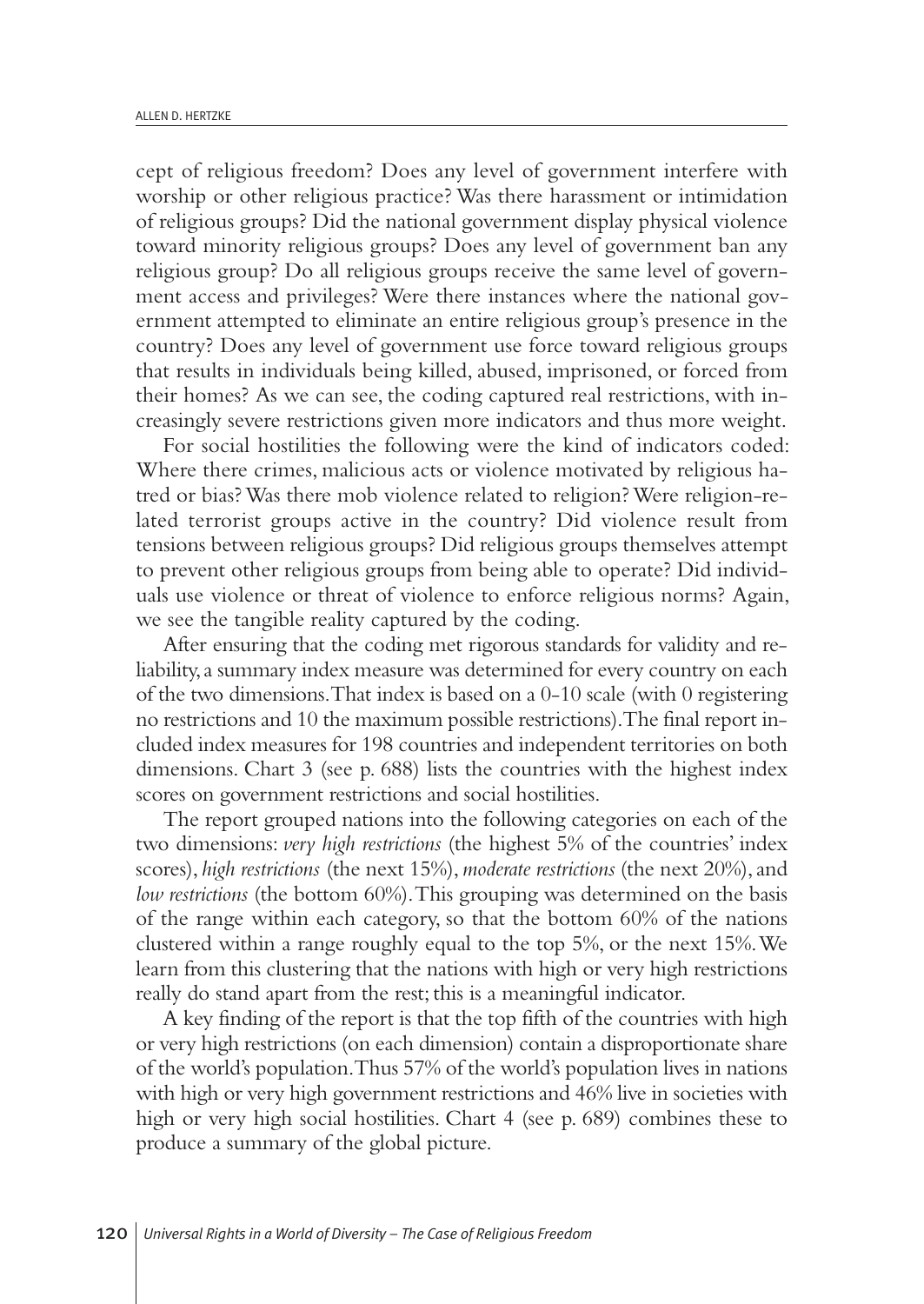As we see, about a third of the nations on earth (64 countries) have high or very high restrictions on religion, either through government action or social hostilities, or both. On the positive side, this suggests that two-thirds of the countries have achieved a modicum of religious freedom through protective laws and positive societal norms. But because the restrictive nations include some of the most populous, encompassing some 70% of the world's population, the study illustrates the enormous gulf between the promise of Universal Declaration and the reality on the ground for many.

While this finding is sobering, the analysis suggests the potential for a huge global impact with improvements in the two most populous nations, China and India.Because China has very high government restrictions (7.7) but low social hostilities (1.6), relaxing state restrictions on religion would produce an immediate and measurable gain.India's very high score on social hostilities  $(8.8)$ , on the other hand, would be reduced by aggressive government actions that protect religious minorities from mob violence.

Still, even that momentous change would leave huge room for improvement.With respect to government actions, in two-thirds of the countries some level of government interfered with worship. In nearly half of the countries members of religious groups were killed, abused, imprisoned, or displaced by some level of government.In more than 80% of the countries governments clearly discriminated against one or more religious groups. With respect to social hostilities, in 70% of the countries crimes or malicious acts were committed against religious people.In more than half of the countries religious groups attempted to prevent others from operating.<sup>33</sup>

Charts 5 and 6 summarize government restrictions and social hostilities by region, with a median score and range depicted. As we see, the Middle East-North Africa has the highest scores for both government restrictions and social hostilities, five times that of the Americas, with Asia-Pacific the next highest on government restrictions. All the rest of the regions have low median indexes, but the ranges are wide for the Asia-Pacific and Africa. The Americas are low on both (see Charts 5 and 6, pp. 690-1).

The wide variation within regions reveals important underlying patterns. Below we see the highest and lowest scores in the Middle East-North African region.The contrasting cases of Saudi Arabia and Qatar illustrate how countries in the same region with similar ethnic and religious make up can take diverging paths.

<sup>&</sup>lt;sup>33</sup> Brian Grim, 'Restrictions on Religion in the World: Measures and Implications', in *Constituting the Future*, Allen D. Hertzke, editor, forthcoming.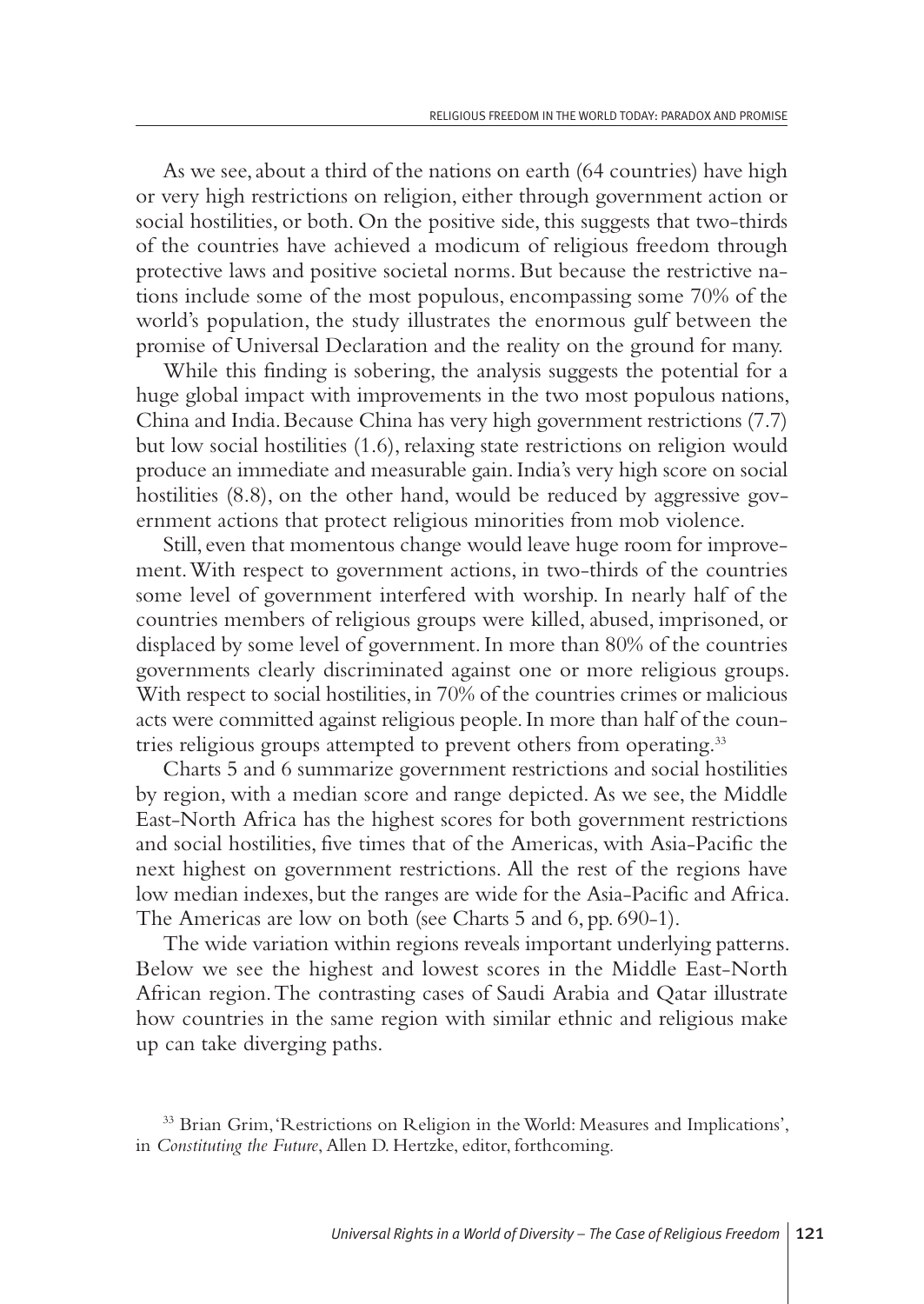|              | Government Restriction Index | Social Hostilities Index |
|--------------|------------------------------|--------------------------|
| Saudi Arabia |                              |                          |
| atar         |                              |                          |

Saudi Arabia is the only country in the world to register very high restrictions on both dimensions.There theWahhabi sect of Islam,which insists on the imposition of fundamentalist Shari'a and denounces nonbelievers in virulent fashion, is the state-recognized religion and all other faiths, including many Muslim branches,are either banned or heavily restricted.This repression provokes inter-religious hostilities, especially between Sunni and Shia,and accedes to the vigilante activities of the Muttawa, or religious police, creating a chilling environment for freedom generally.

What accounts for the enormous gap with Gulf neighbor Qatar, a kindred country with 90% Sunni population? Unlike Saudi Arabia,which intensified its concessions to fundamentalist theocrats from the 1980s onward, Qatar took a different path toward religion.Leaders there gradually relaxed restrictions on the practices of religious minorities, creating a social environment far more conducive to inter-religious peace and Muslim reform. Intriguingly, the process was facilitated by an American Ambassador, Joseph Ghougassian, a Catholic whose relationship of mutual respect with Islamic authorities helped lead to the lifting of the ban on non-Islamic worship and ultimately the opening of Christian churches for the first time in 14 centuries.<sup>34</sup>

Just as the theory by Grim and Finke would suggest, Saudi policies fuel a 'religious violence cycle' of enmity among religious communities and state repression,while Qatar's policies not only minimize strife among Sunnis and Shias but helped unleash a positive cycle of foreign investment, reform of family law, improvement in women's status, and the flowering of universities.

We also see important variation in other regions. In terms of government restrictions Russia stands out in Europe,with an index of 6.0, compared to France at 3.4 and Poland at 1.0.French *laïcité* policies and anti-sect initiatives impose a number of restrictions on religion,which explains its significantly higher index than Poland.

<sup>34</sup> Joseph Ghougassian, *The Knight and the Falcon:The Coming of Christianity in Qatar* (Escondido,CA:Lukas & Sons, 2008).The first of a series of Christian churches to open in Doha was St. Mary's Catholic Church, which celebrated Easter in 2008, the first for a Christian church since the 7<sup>th</sup> Century.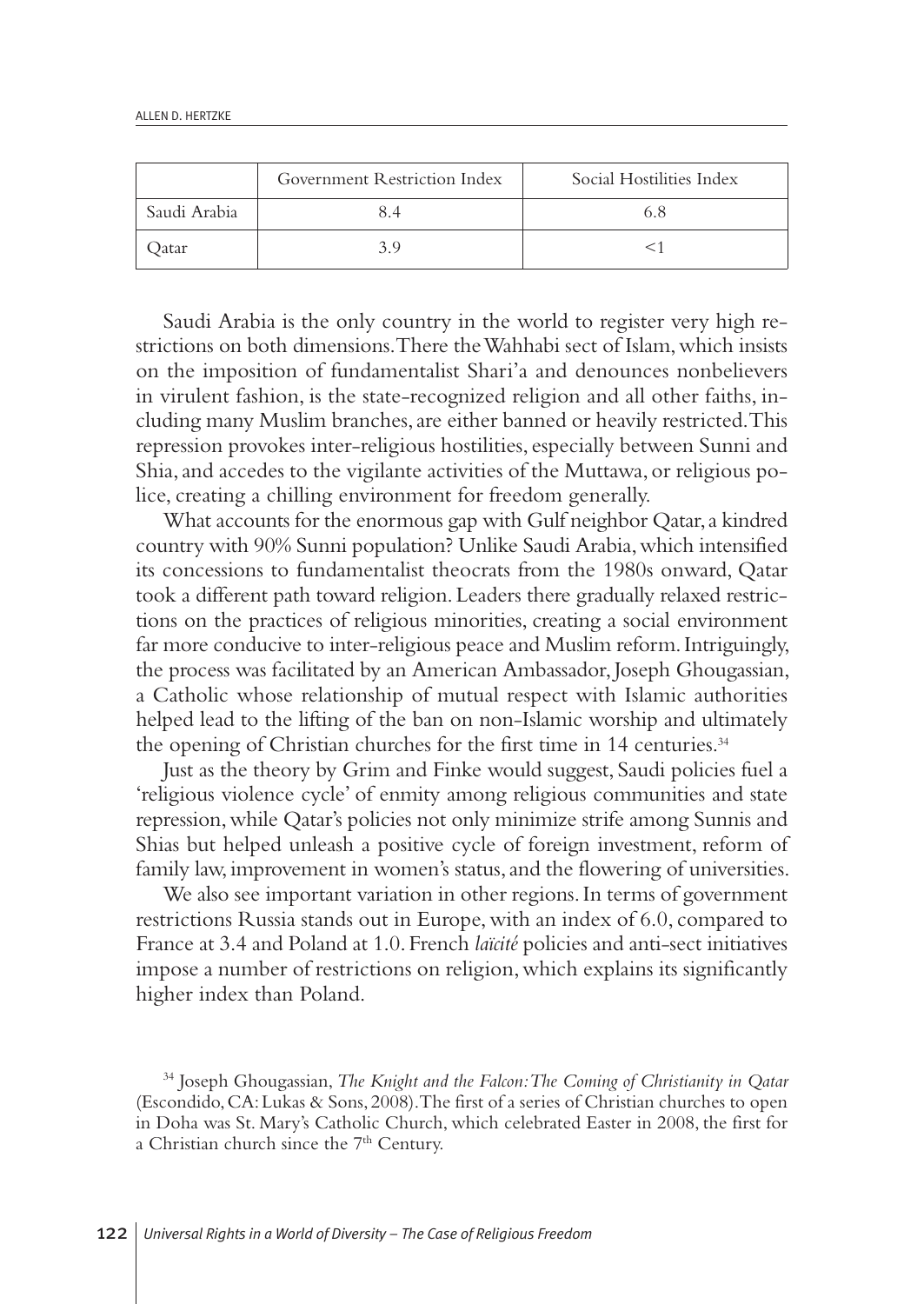One of the important findings of the Pew Forum report is the strong, though not universal, relationship between government restrictions and social hostilities,as we see in Charts 7 and 8 (pp. 692-3). Just as theorized by Grim and Finke, high government restrictions track with high social hostilities. Notable exceptions are the communist remnant countries of China andVietnam,which restrict religion but tend to have low to moderate social hostilities, and Bangladesh, which has moderate government restrictions but very high social hostilities.

Of the 25 most populous countries only two, Japan and Brazil, score low on both measures.The United States registers in the moderate range on social hostilities because of frequent religious-based hate crimes.Among democracies Israel has some of the higher scores,4.5 on government restrictions (owing in part to privileges for the Orthodox) and 7.2 on social hostilities (see Charts 7 and 8, pp. 692-3).

#### **Discussion of government restrictions**

As Jonathan Fox documents, over three-quarters of the governments on earth are involved in some way in regulating religion, extending privileges to favored faiths, or establishing a state religion. Such involvement ranges across a wide continuum of possibilities – from banning all faiths to mandating an exclusive state religion, from intrusive and inequitable regulation to modest requirements applied uniformly.<sup>35</sup>

At one extreme, religions are simply outlawed and believers face fines, imprisonment, or even death for attempting to practice their faith. In North Korea all independent religious practice is illegal.The Orwellian regime requires destitute people to venerate Kim Il Sung and Kim Jong Il, who are presented as god-like figures.Any traditional religious observance,or the suspicion of it, can send whole families into labor camps, torture, or death. North Korean refugees, who are exploited in China, face harsh treatment when repatriated, especially if they are suspected of being Christians.Ironically, because North Korea is the most closed society on earth, the Pew team did not have the access to the same objectively-reported indicators of repression, so it was the only country excluded from the Pew Forum coding.

Other governments fuse the state with a dominant religion and harshly repress minority faiths. Especially in Muslim majority nations, militant Islamists have pressured authorities to enact harsh versions of Shari'a that dis-

<sup>35</sup> Jonathan Fox,*AWorld Survey of Religion and the State* (NewYork:Cambridge University Press, 2010).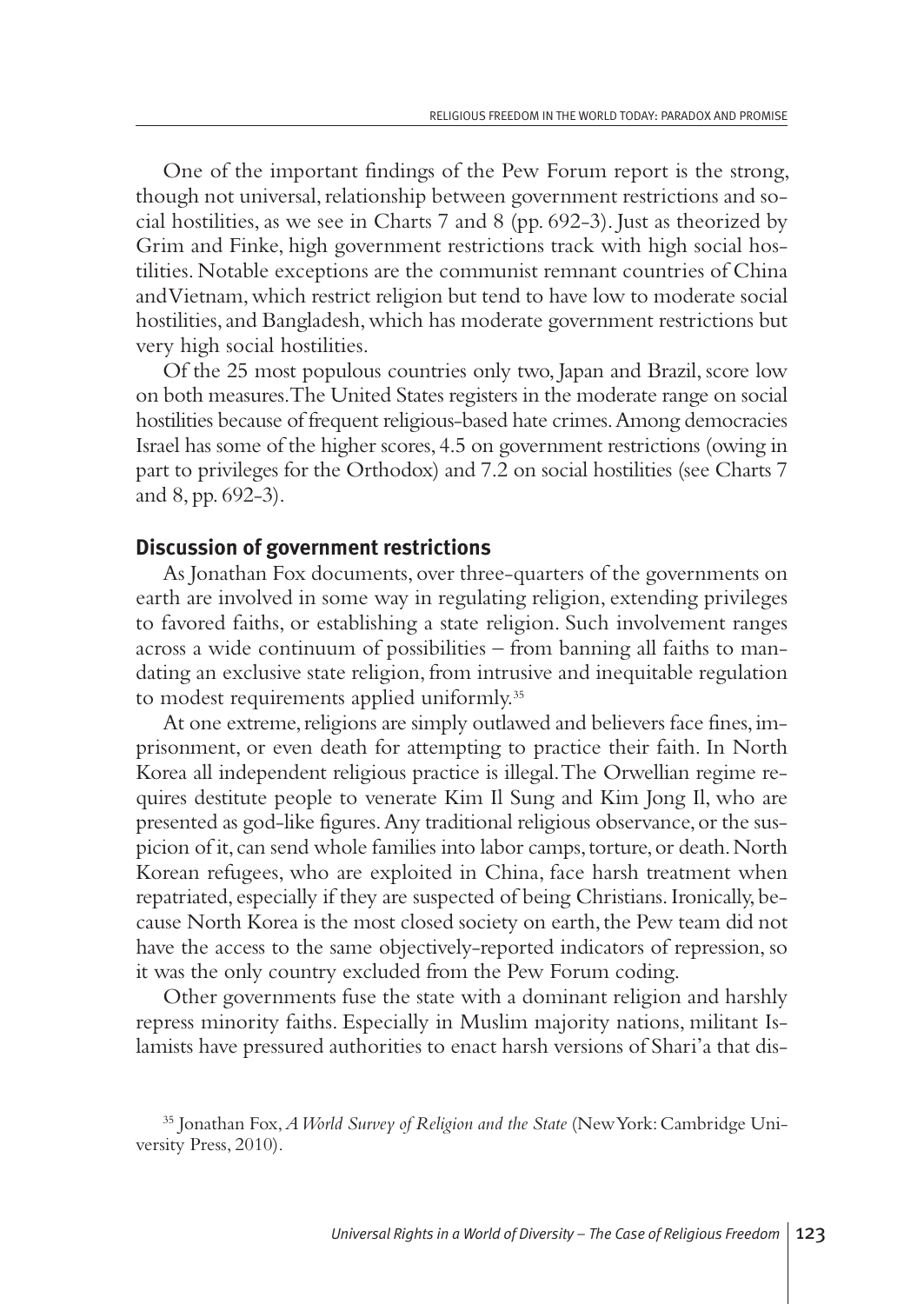criminate against religious minorities and Muslim dissenters or impose severe penalties for conversion. Other countries stop short of outright bans but violently repress non-approved religions, such Bahá'ís in Iran.

Some regimes, especially the communist remnant, attempt to channel religion into state-sanctioned forms. China has created state-run forms of Christianity, Buddhism and Islam, and represses all other expressions. Independent Protestants and Catholics (of so-called house churches) have suffered property destruction, confiscatory fines and arrest. Muslim Uyghurs of western China endure violent repression akin to that meted out to Tibetan Buddhists.And thousands of practitioners of the meditation sect Falun Gong have been arrested and some killed in Chinese custody.

Authoritarian governments attempt to control the influence of religion by 'suppressing it, regulating it, prohibiting it,and manipulating it to their own advantage'. <sup>36</sup> In some cases,like Burma,this means harsh repression of virtually all religious communities. In other cases, as in Central Asia, authoritarian regimes employ national security justifications to control expressions of religion,and violent raids on Muslim religious communities are common.

Less extreme but more widespread is government refusal to grant legal status to particular religious communities,making it difficult or impossible for them to own property, enter into contracts, publish materials, run seminaries, or operate schools. Onerous or vague registration requirements result in arbitrary rulings by local authorities or shifting bureaucratic hurdles to the operation of religious organizations. Such hurdles can be demoralizing and enervating for religious communities, as enormous energy and time must be expended for the simplest of tasks, such as getting a permit to build or repair a church building.This is illustrated by Chart 9 (p.694).While governments often justify registration requirements as reasonable, we see that in many cases such laws clearly discriminate against some religious groups (see Chart 9, p. 694).

We see instances, such as Turkey, where a secular government even regulates theological teachings, pays Sunni religious leaders, and requires millions of Alevis to worship in Sunni Mosques.This,in addition to restrictions on Christian religious practice, results in its high index on government restrictions (6.4).

Laws against the freedom to change one's religion represent an increasing problem.We see this with anti-conversion laws in India and Sri Lanka, or laws against apostasy in some Muslim nations.Even where conversion from

<sup>36</sup> Samuel Huntington,'Religious Persecution and Religious Relevance in Today's World', in *The influence of Faith: Religious Groups and U.S. Foreign Policy*, Elliot Abrams, ed. (Lanham, MD: Rowman & Littlefield, 2001), p. 58.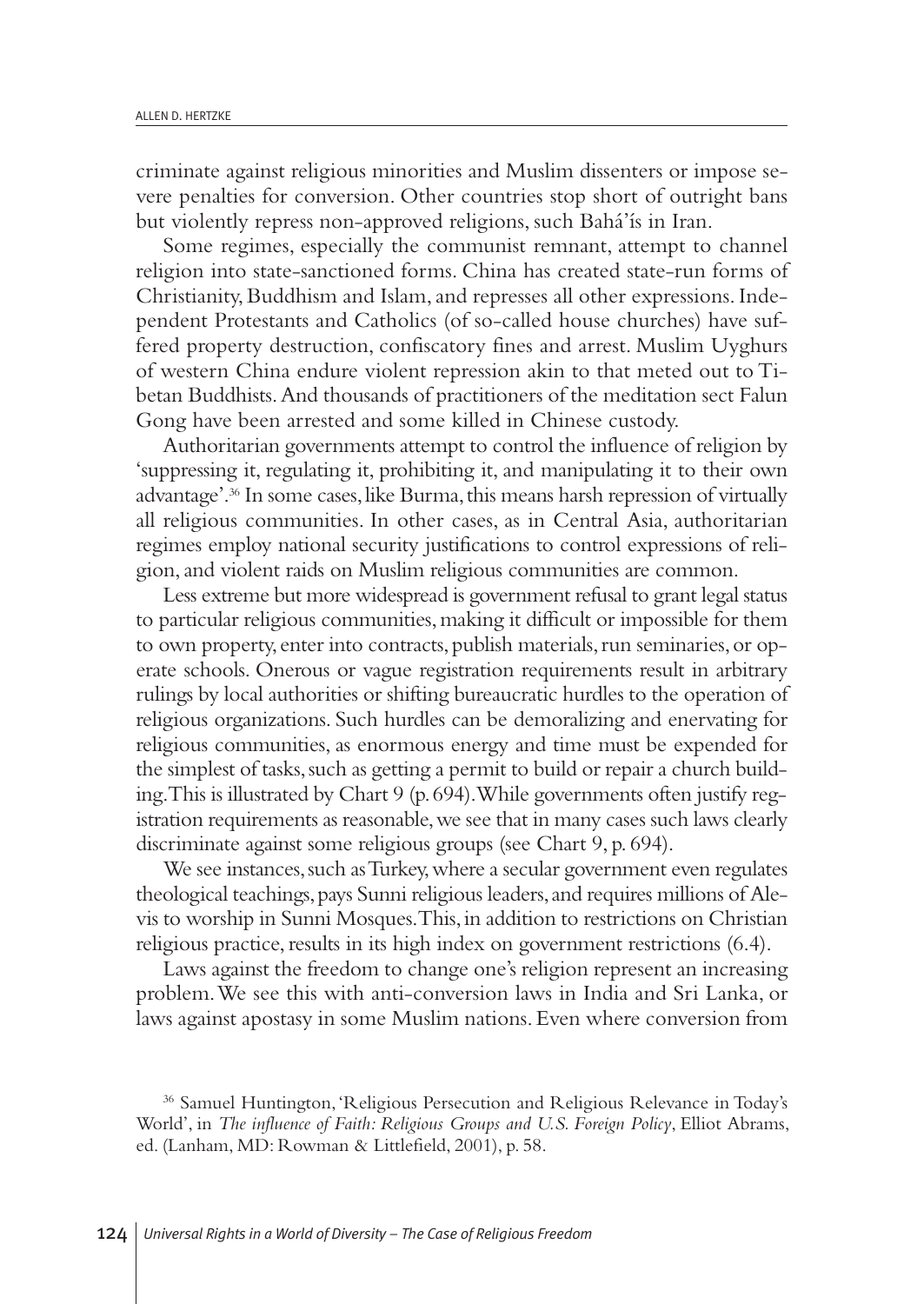Islam is nominally allowed, as in some Malaysian states, legal obstacles to it are formidable.While such laws are often promoted as a means of protecting people from abusive proselytizing, the impact is a stigmatization of particular groups or individuals.

This catalogue of violations should not result in fatalism, because broad improvement has been made in some regions, most notably in Latin America. And in some countries, such as Vietnam, improvement over the last decade was clearly nudged by the efforts of religious NGOs and the American government.

#### **Discussion of social hostilities**

Societal repression or hostile acts deeply infringe on the free exercise of religion. Job discrimination against minorities, ostracism, intimidation,and mob violence by dominant groups afflict a number of societies, including some with relatively low level of legal restrictions. Such intimidation often serves as a means of extra-legal control.

Such repression is often fed by state action.When a regime declares certain religious groups dangerous or passes anti-conversion laws, it invites abuse by mobs or even score settling by neighbors with impunity.

This dynamic helps explain the high social hostilities score on India (8.8),where the rise of extreme Hindu nationalism spurred societal repression and attacks against Muslims, Christians, and Sikhs. A key lever for Hindu nationalists is an anti-conversion movement that invites mob violence against religious and ethnic minorities deemed a threat. As Angela Wu has documented, the anti-conversion law passed in the State of Orissa served as the pretext for militant Hindu chauvinists to attack vulnerable Christian communities and tribal people with impunity in 2008. Precisely as the 'religious violence cycle' suggests, the state's law, which implied that conversion is an act 'imposed' by one person on another, invited violence against Christians falsely accused of such conversions. Then, after hundreds of homes were destroyed and thousands displaced, the government's response was to call for more aggressive anti-conversion enforcement, not prosecution of mob leaders or teaching that violence is an unacceptable response to religious competition.This state action sanctions a chilling repression of millions of vulnerable religious minorities, tribal people, and Dalits (untouchables), thus undermining authentic democracy in what will soon become the most populous nation on earth.<sup>37</sup>

<sup>37</sup> AngelaWu,'The Lever of Law in Religious Advocacy', in *Constituting the Future*, edited by Allen Hertzke, forthcoming.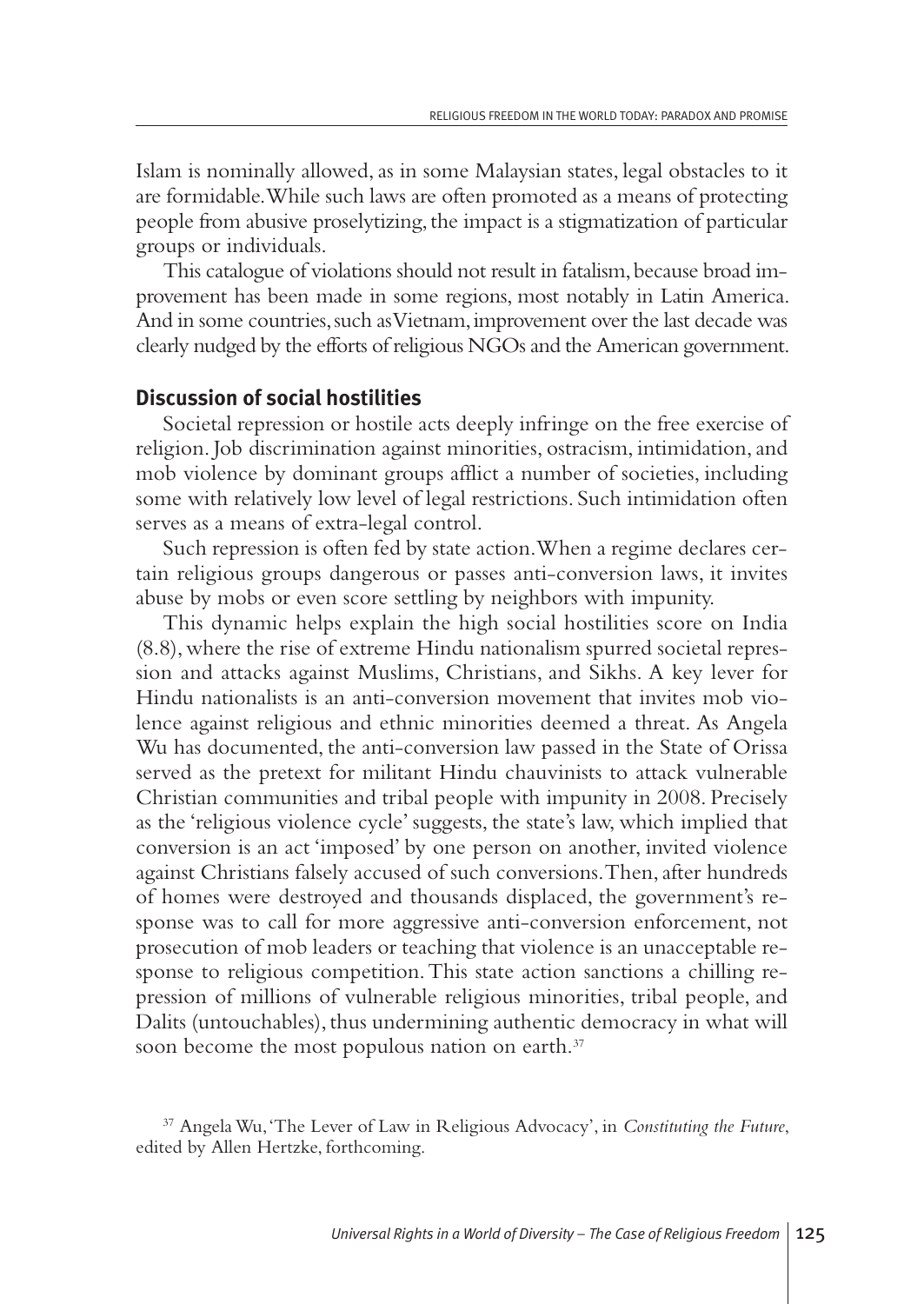In a number of Muslim nations, especially those under pressure by militant Islamists, charges of apostasy or blasphemy often incite violent local mobs. In some cases such charges are employed merely by individuals to settle scores, but the devastating results send an intimidating message to religious minorities and Muslims who may dissent from the dominant local understanding of the faith.

Here Pakistan's high index on social hostilities (8.4) is instructive. After seizing power in a coup in 1977, General Zia ul-Haq consolidated rule through a social engineering program purportedly to Islamize the country but which also sought to legitimate the mujahedin fighting in Afghanistan. In a rejection of the pluralist democratic vision of Pakistan's founder Al Jinnah, the infamous blasphemy was enacted, Ahmadiyya were declared non-Muslims and banned from holding conferences, publishing, and travel, and women's rights undermined. <sup>38</sup> None of these measures was democratically enacted, but once in place they invite vigilante violence against religious minorities and Muslims who advocate reform, thus perpetuating repression and retarding democratization. Under the cloak of enforcing Islamic law vigilantes have killed Ahmadis, Shiites, and Christians accused of blasphemy. Judges, politicians, and religious leaders who challenged the blasphemy law have been assassinated. In sum, state actions undertaken by a dictator continue to fuel social hostilities that threaten the fabric of the nation.

Violent societal repression is also found in nations with severe inter-religious strife. Nigeria has laws protecting religious freedom, but the enjoyment of that right is undercut by clashes between Christians and Muslims. Numerous churches and mosques have been burned in the course of violent attacks and reprisals, and many people killed.The recent election of President Goodluck Jonathan, a Christian, sparked Muslim riots and attacks against churches in northern Nigeria.This sectarian divide explains wide gap between Nigeria, with a social hostilities score of 5.8, versus Namibia at 1.2 and Botswana and Mozambique at less than 1.

#### **The weakening of international norms**

To appreciate how religious freedom might be advanced, it is helpful to examine broad global forces that are challenging international norms on religious rights. Former United Nations Rapporteur on Freedom of Religion and Belief,Asma Jahangir, commented that the international covenant on religious freedom might not pass if proposed today.This captures some-

<sup>38</sup> Saroop Ijaz,'The Real Blasphemy', *Los AngelesTimes*, January 5, 2011.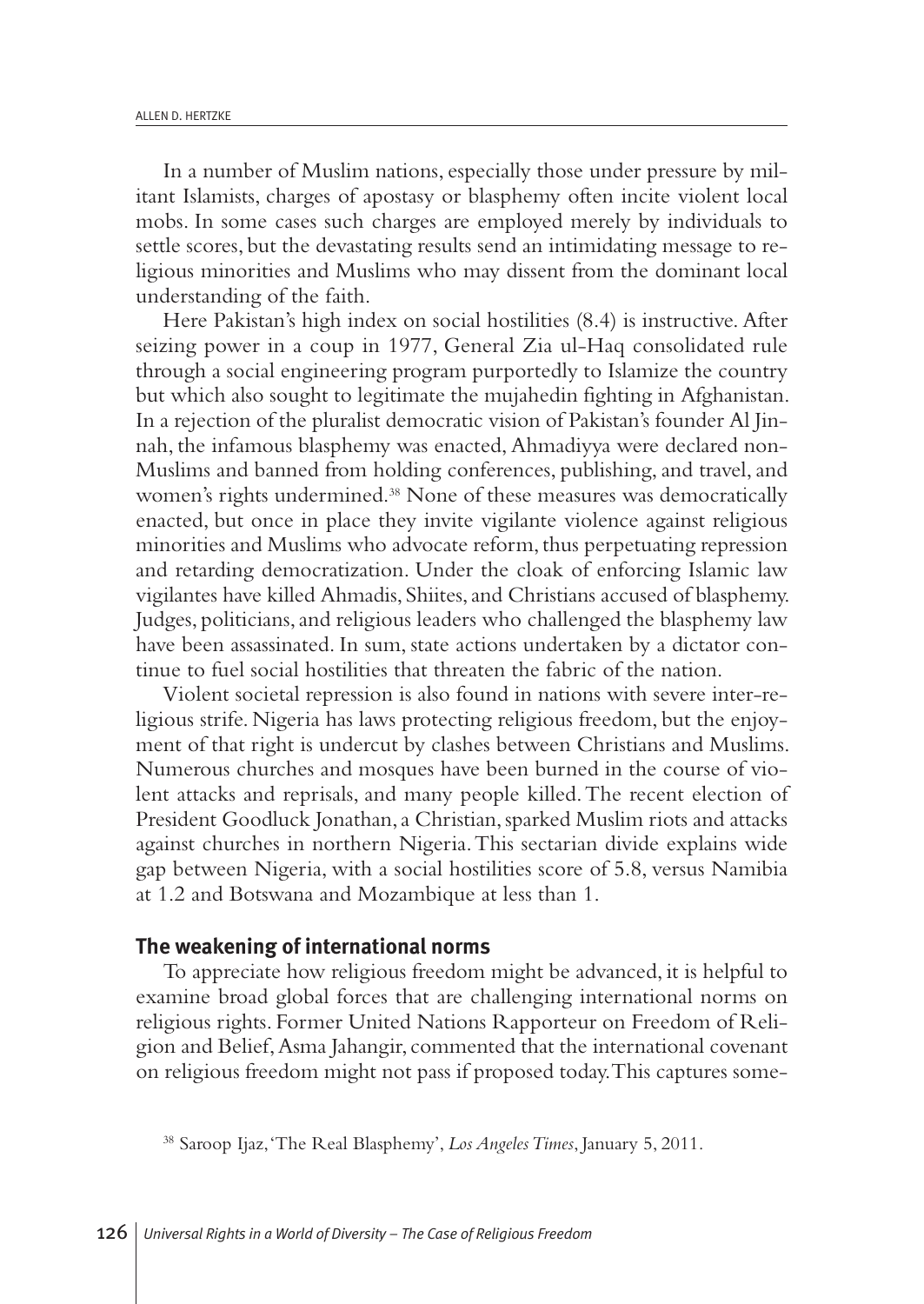thing of the emerging challenges to religious freedom.In a number of ways the normative consensus embodied in the *Universal Declaration* is weakening at the very time that it should be growing.This flows from a variety of converging forces, from secularization to theocratic movements, from identity politics to authoritarian pushback.

Secularization of elite culture in theWest can be a powerful force chipping away at the norms and legal foundations of religious freedom, as Cole Durham has observed. <sup>39</sup> If religion is seen as passé, benighted, or inherently intolerant – by judges, policy makers, or public administrators – the defense of religious rights will likely be anemic. Even where such secularization does not produce overt hostility, it can induce indifference.If there is nothing *special* about faith commitments,why be concerned with the autonomy of religious institutions or the conscience rights of believers? Why treat a zoning request by a church any different from a business? Or see a transcendent duty as distinct from a lifestyle choice? A corollary to secularization is a relativism that questions the validity of 'exclusivist' religious truth claims, even the right to make them.Thus the fundamental right to peacefully persuade others of one's conception of truth becomes illegitimate 'proselytizing' if it involves religion but not other commitments.

This tendency seems to flow strongly through Western Europe, where secularism is seen as the tide of historical progress and the counterpoint to 'superstitious'religion.In this environment the idea of protecting the freedom of religion to 'flourish'seems counter to enlightened evolution.When combined with a tradition of state paternalism that sees the need to protect people from'psychological' pressures of sectarian movements,this leads nations to pass anti-cult laws or impose bureaucratic hurdles to religious institution-building. France and Belgium, for example, list hundreds of religions as 'dangerous' or'harmful' sects, including a number of Protestant groups, African Pentecostals, Zen Buddhists, Hasidic Jews, and even the YMCA. 40The problem with such laws is two-fold: 1) they directly infringe on the rights of religious minorities, and 2) they undercut international normative standards. Chinese communist officials, for example, can claim that their restrictions on 'cults'are no different from those in 'free' Europe.

<sup>39</sup> W. Cole Durham, Jr., Matthew K. Richards, and Donlu Thayer, 'The Status and Threats to International Law on Religious Liberty', in *Constituting the Future*, Allen D. Hertzke, editor, forthcoming.

<sup>&</sup>lt;sup>40</sup> Report by the Institute on Religion and Public Policy, June 23, 2008, newsletter@religionandpolicy.org.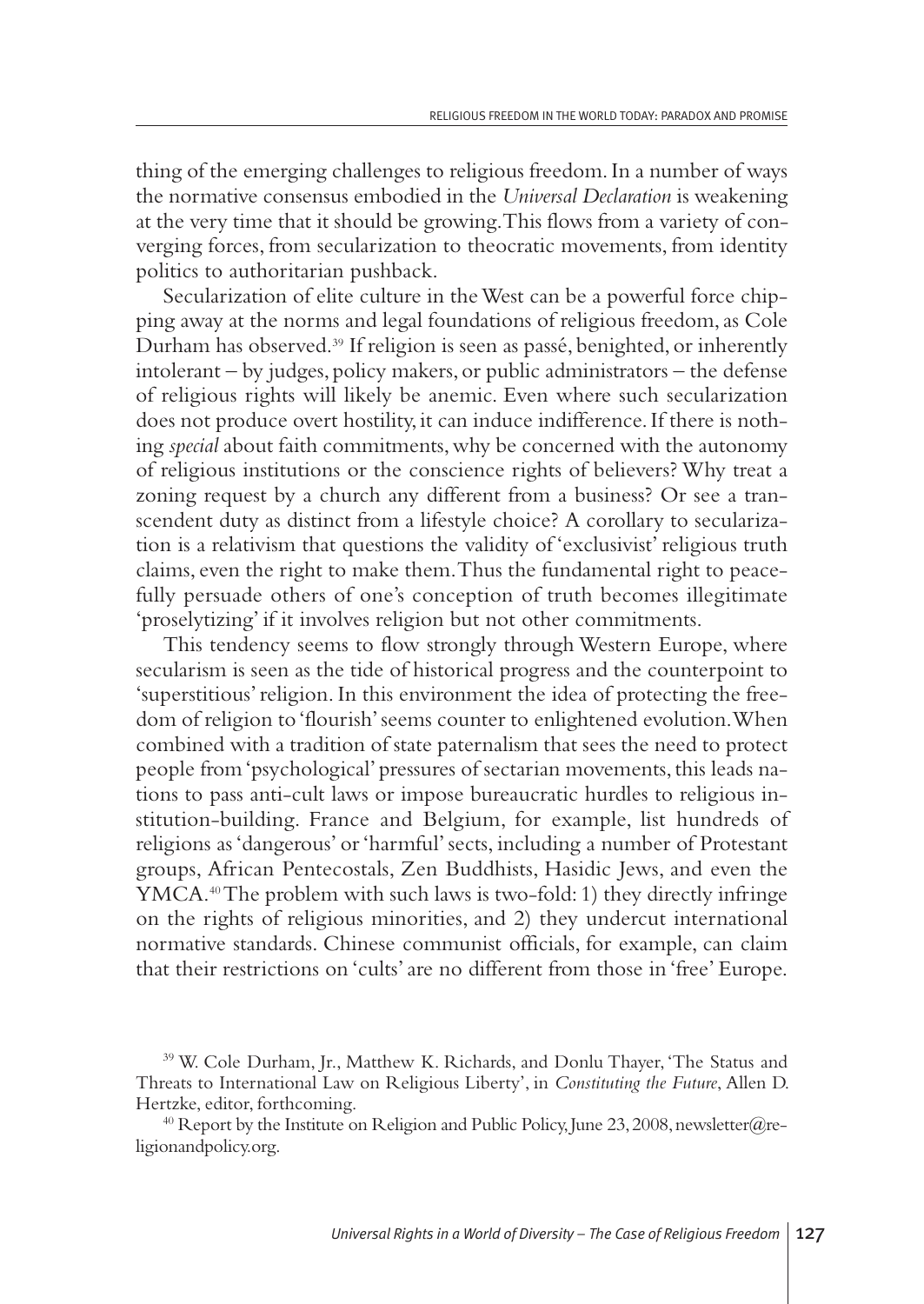A related trend is the emergence of competing rights and equality norms that often trump religious claims, in part because traditional faith is often seen as being in opposition to abortion access, gender equality, and gay rights. Laws against discrimination on the basis of gender or sexual orientation thus provide grounds to limit the autonomy of religious institutions deemed insufficiently enlightened on these matters.

In this new legal regime conscience protection becomes a critical religious struggle, as Gerard Bradley has documented. <sup>41</sup> In the field of health care, for example, religious providers are coming under new pressure to provide services that violate their religious tenets.In the civil society arena, laws on non-discrimination in employment on the basis of sexual orientation and provisions to extend marriage rights to same-sex couples are being applied against religious institutions, schools, charities, and service venders without provision for conscience exemption. In the United States this has already forced Catholic charities to close adoption agencies because state authorities did not provide an exemption from the requirement that they place children with same-sex couples, in violation of church teachings on sacramental marriage. Not only does this state action diminish religious community engagement, it undercuts the vision of civil society previously embedded in international covenants.

Changing views about the value of religious rights are also leading to vague notions of 'tolerance'as a substitute for robust protection of religious free exercise.The Organization for Security and Cooperation in Europe (OSCE), for example, now officially combats 'intolerance' instead of overt religious discrimination.Not only does such a policy dilute norms embedded in prior international covenants, it feeds into the false perception that anti-defamation efforts – defined as opposition to Islamophobia, xenopho $bia$ , intolerance, and the like – equal the protection of religious liberty. This results in predictable confusion, as mere criticism of another religion becomes equated with the actual denial of religious rights while egregious persecution receives short shrift.

Another threat to the norm of religious freedom involves the criminalization of expression under the guise of promoting tolerance.This can involve sanctioning 'defamation' (which restive Muslim communities press) or overbroad interpretations of'hate speech'(which some gay advocates de-

<sup>&</sup>lt;sup>41</sup> Gerard V. Bradley, 'Emerging Challenges to Religious Freedom in American and Other English-Speaking Countries', in *Constituting the Future*, Allen Hertzke, editor, forthcoming.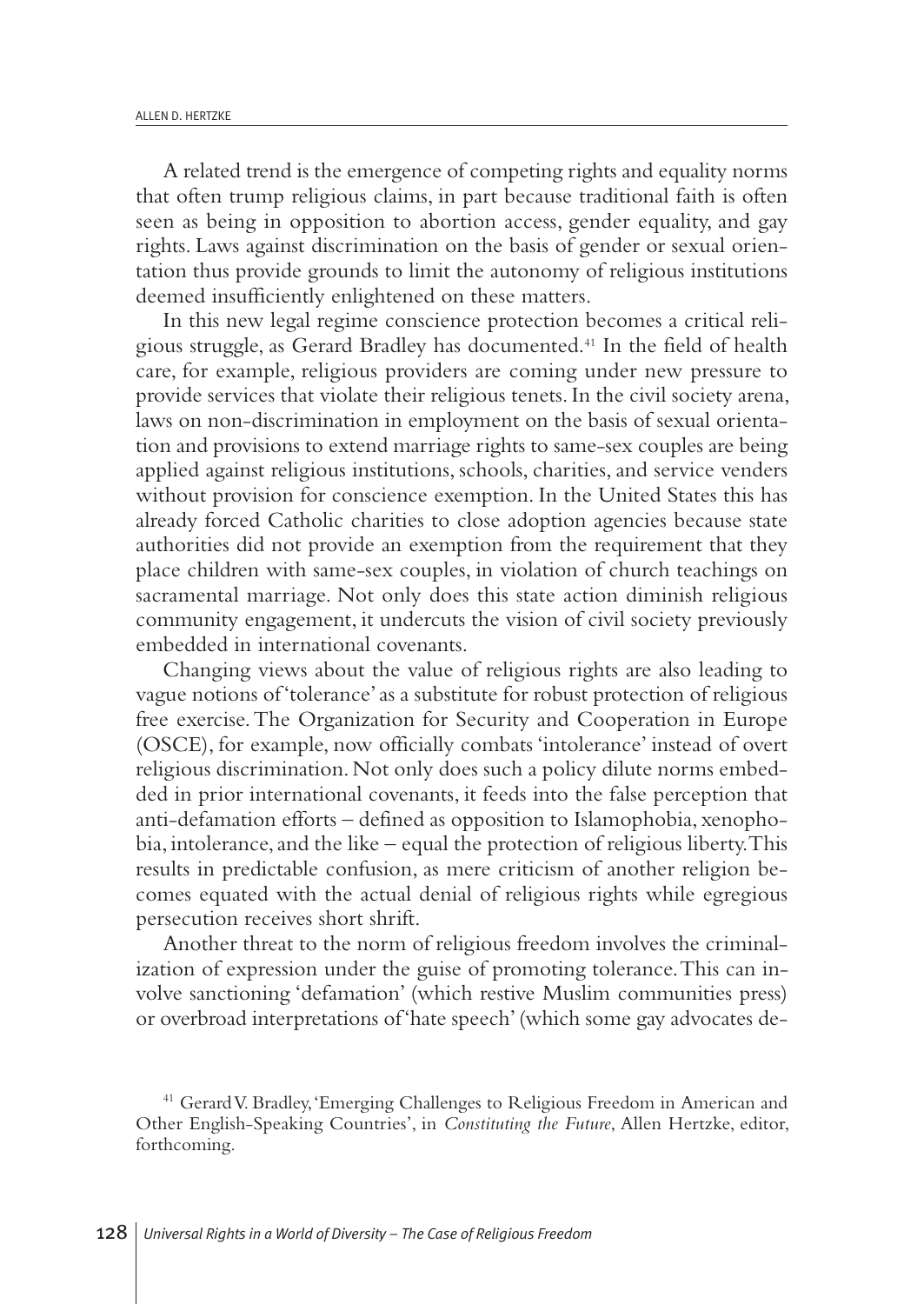mand). In Western Europe individuals have been prosecuted for merely criticizing certain Islamic practices or interpretations or for preaching about homosexuality.

On the international stage the Organization of Islamic Countries (OIC) has aggressively sought to enshrine anti-defamation as a legal norm and mandate that U.N. agencies police expressions that defame religion. Sold as a defense of faith, it actually represents a grave threat to freedom of speech, inquiry, and belief, as a number of NGO leaders have testified. 42 The ambiguity of 'defamation' empowers the state or dominant religious communities to suppress the religious freedom of individuals.If one believes in another religion that contradicts Islam, one has 'defamed' it. If Muslim wishes to discuss the tenets of Islam with another Muslim, but this discussion is not in accordance with the school of Islam which the majority or the state embraces, this too is 'defamation'.When a Shi'a disagrees with a Sunni, a Sufi with a Salafist, an Ismaili or Ahmadi with a Wahhabi, all can be charged with defamation.One can see how chilling this action is for religious freedom of Muslims and non-Muslims alike, for it invites abuse by the state and vigilante violence.

Globalization is a powerful force that knits together the world in ways that necessitate modalities of peaceful coexistence among people of diverse beliefs.But globalization also introduces a vortex of bewildering economic and cultural change that can spark exclusivist or fundamentalist reactions. 43 It produces enormous wealth but can exaggerate disparities between rich and poor, undermine local economies, disrupt village cultures, and subvert transmission of faith-based moral norms.Millions of people are drawn into teeming cities in the developing world, often bereft of barest necessities and community institutions. Under these conditions resurgent religious communities may provide the main source of social integration and identity. Globalization also means a shrinking world in which people of diverse religious backgrounds come into intense contact with one another – 'cheek to jowl' – requiring religionists to negotiate their beliefs with seemingly alien or competing faiths.While this contact need not result in what Huntington describes as a 'clash of civilizations', it can produce defensiveness, suspicion, and inter-religious strife.

<sup>&</sup>lt;sup>42</sup> Sandra Bunn-Livingstone, 'A Historical Analysis: International Religious Freedom 1998-2008', p. 35.

<sup>43</sup> Martin E. Marty and R. Scott Appleby, editors, *Fundamentalisms Comprehended* (Chicago: University of Chicago Press, 1995). One of several volumes from *The Fundamentalism Project* at the University of Chicago.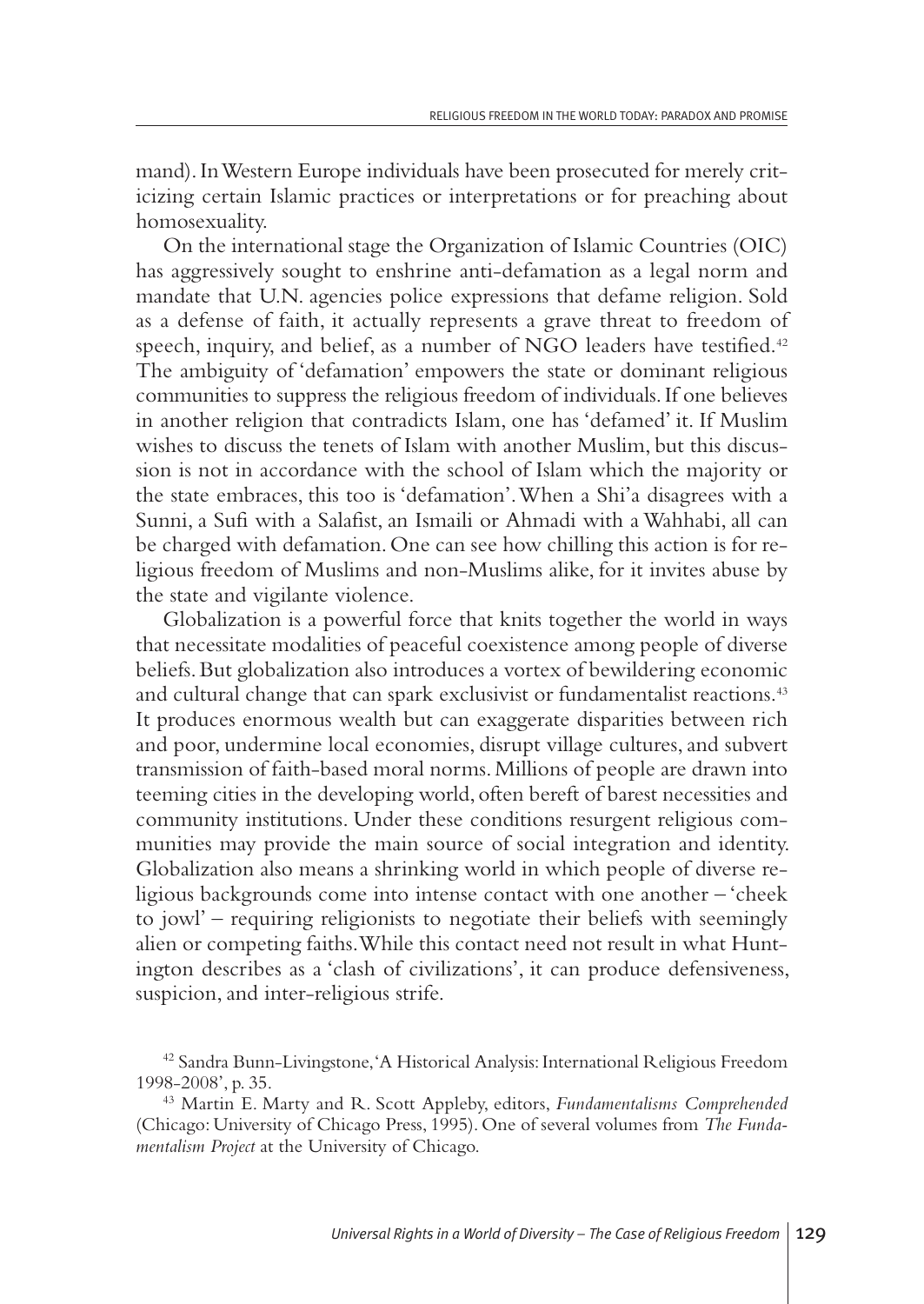One response to the reality of pluralism is religious chauvinism. Hindu nationalists, who claim that only Hindus can be true Indians, would marginalize Muslims, Christians, Sikhs,and even Dalits. In Sri Lanka, similarly, Buddhist nationalists target Hindus with repression and anti-conversion laws.In Nigeria, Christians have sometimes responded to the implementation of Islamic Shari'a by embracing fundamentalist forms of their own faith and meeting violence with reprisals.In Russia and elsewhere the Orthodox Church has sought help from the state in squelching competitors.

While all religious communities spawn chauvinist movements, the most momentous expression of militancy flows from unique circumstances affecting global Islam. It may seem paradoxical, but the Islamic world is experiencing massive resurgence and population growth at the same time it faces crisis and inner turmoil.This produces the combustible mixture from which radical Islamist movements and terror networks have sprung.Today a virtual civil war is occurring within Islam – a struggle for the soul of the faith between militant Islamists who seek to construct repressive theocracies rooted in the medieval past and reformers who seek to reclaim the best of their heritage and join the mainstream of economic and political life on the global stage. 44

The principal threat to religious liberty thus flows from militants who either capture power, press regimes to enact extreme Shari'a (including death for apostasy and blasphemy), or engage in violence and intimidation against religious minorities or Muslims who don't share their vision. Beginning in 1979 with the Iranian Shi'ite Revolution,which resulted in brutal treatment of Bahá'ís and other minorities, waves of repressive movements have washed over parts of the Islamic world. Militants provoked civil wars in Sudan, imposed Taliban rule in Afghanistan, sparked violent conflict in Nigeria,and slaughtered thousands of civilians from Algeria to Indonesia.

While radicals or theocrats represent a small minority in almost all Muslim nations, they have 'influence disproportionate to their numbers'. <sup>45</sup> One advantage is money.Vast Saudi oil wealth exported theWahhabi version of Islam, which calls for the imposition of fundamentalist Shari'a and denounces nonbelievers in virulent fashion.Whether intended or not, this funding has pro-

<sup>44</sup> Akbar S. Ahmed, *Islam Under Siege* (Cambridge, UK: Polity Press, 2003); Bassam Tibi,*The Challenge of Fundamentalism:Political Islam and the NewWorld Disorder* (Berkeley: University of California Press, 1998); Bernard Lewis, *The Crisis of Islam: Holy War and UnholyTerror* (NewYork: Random House, 2003).

<sup>45</sup> Angel Rabasa,Cheryl Benard,Lowell H. Schwartz,and Peter Sickle,*Building Moderate Muslim Networks* (Santa Monica, CA: Rand Corporation, 2007), pp 1-2.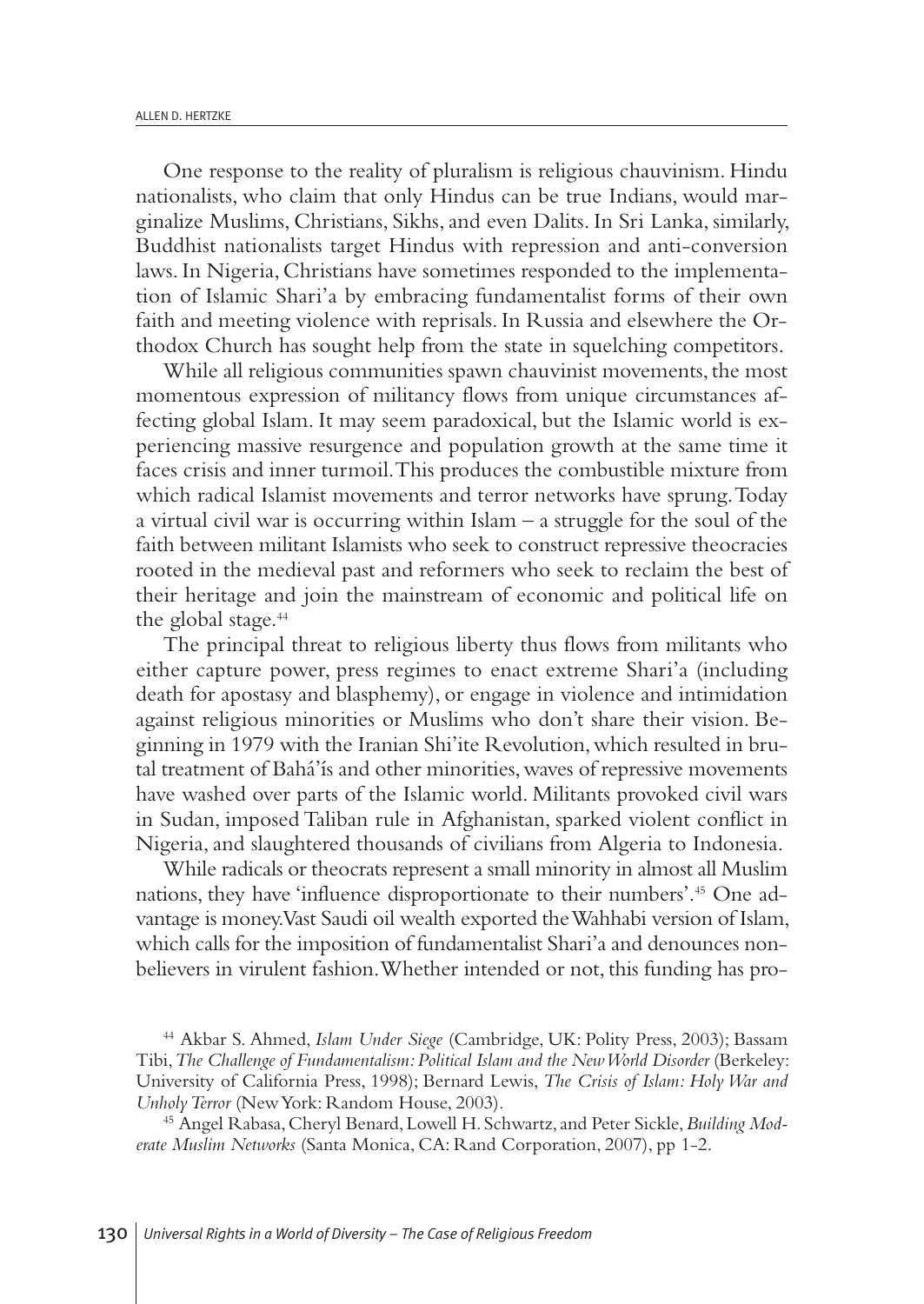moted the growth of extremism throughout the Islamic world.A second advantage of radicals was organization, as the atrophy of civil society in authoritarian states left the mosque the only avenue for organized dissent. Finally, radicals have been successful to varying degrees in'intimidating,marginalizing, or silencing tolerant or reform-minded Muslims'. 46

Despite these threats, a strategic opportunity presents itself. Most importantly, the vast majority of the world's Muslims reject Islamic radicalism, in part because of its fruits.Militant theocrats,for example,not only create strife when they seek political power but cannot govern effectively when they attain it.Thus they are losing allegiance as they fail to deliver economic progress, civil peace,and uncorrupt politics.The Iranian regime has lost its legitimacy, Sudan is dysfunctional, and many Muslims recoil at the slaughter of innocents by Al Qaeda and the Taliban.The late Abdurrahman Wahid, former prime minister of Indonesia, argued that those who seek a peaceful and tolerant understanding of Islam, in fact, enjoy enormous 'latent' potential. <sup>47</sup> The Arab Spring of 2011 may in part represent the flowering of this impulse.

Geopolitical forces and calculations of national interest can exert enormous influence over the fate of religious freedom. Saudi Arabia's power to manipulate the global oil market, for example, has led the American government to waive sanctions in response to its poor record on religious freedom, while Pakistan's centrality to the war on terrorism leads officials to soft-pedal the plight of its religious minorities.

Authoritarian regimes, especially, find it convenient to invoke 'national security' imperatives to repress independent religious civil society actors. But we see this proclivity in a variety of regimes.Overbroad interpretations of national security in Russia, for example, serve as a pretext to harass minority sects that threaten the monopoly of dominant religious groups but pose no security threat to the state.

The role of geopolitical forces can lead to resignation about the efficacy of human rights initiatives.Why promote religious freedom, the argument goes, when its fate is wrapped up in vast and formidable tides? But the historical record belies fatalism or pinched understandings of realpolitik.During the Cold War the Helsinki accords opened cracks in totalitarian states and planted seeds of transparency and rule of law that ultimately led to the

<sup>46</sup> Angel Rabasa, Cheryl Benard, Lowell H. Schwartz, & Peter Sickle, *Building Moderate Muslim Networks*, pp 1-2.

<sup>47</sup> Abdurrahman Wahid, 'Right Islam vs.Wrong Islam: Muslims and non-Muslims Must Unite to Defeat theWahhabi Ideology',*TheWall Street Journal*,December 30, 2005.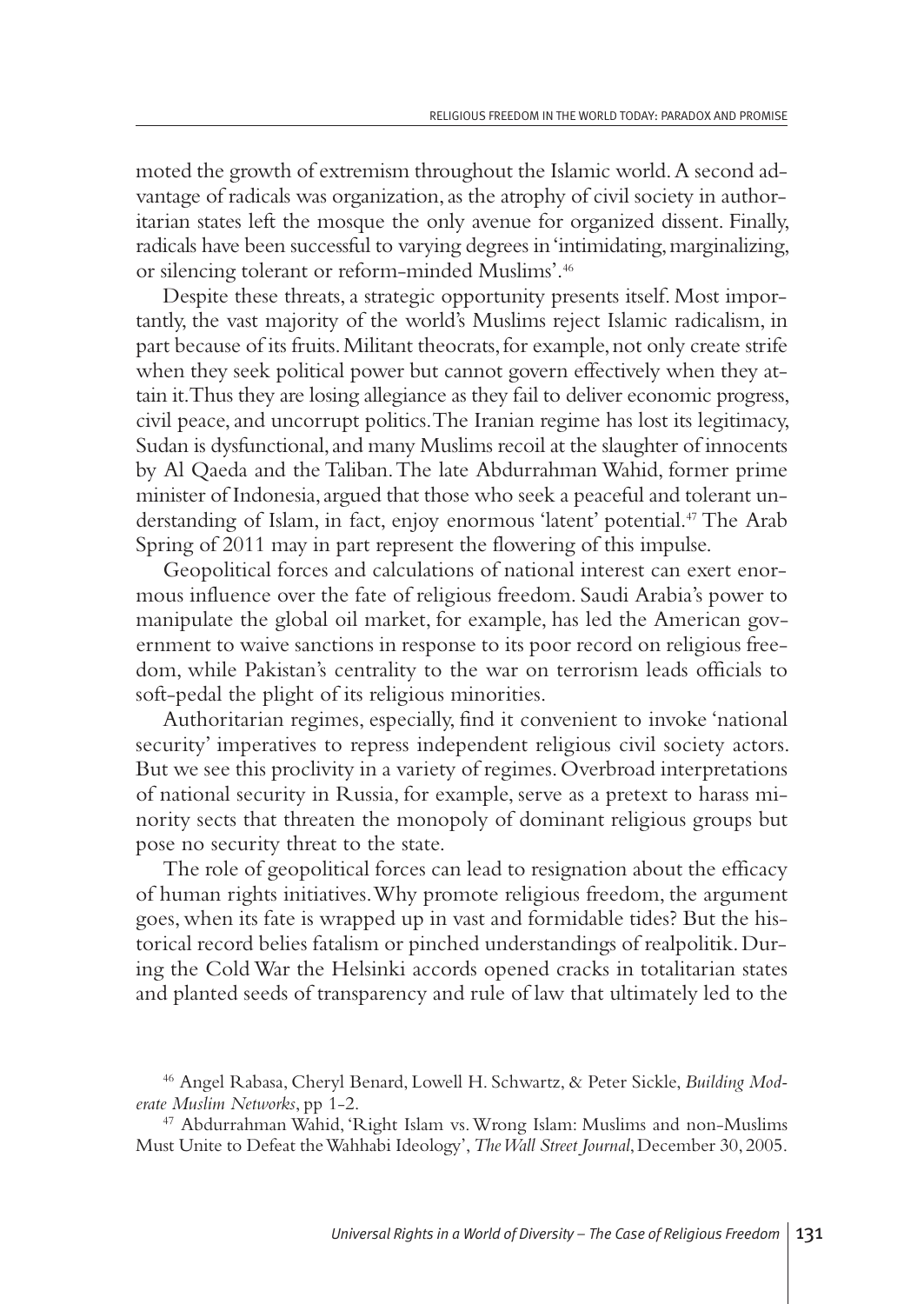downfall of the Soviet Empire and the greatest expansion of religious freedom in the modern era.

#### **Implications and future directions**

Because the case for religious freedom is so compelling, both for believers and the good of societies, public and private organizations should support complementary initiatives to generate knowledge, diffuse ideas, and fortify advocacy. Such initiatives of research, diffusion,and advocacy would aim to influence practices, laws, attitudes, and high level intellectual discourse conducive to greater religious liberty and tolerance.The aim, in part, would be to alter the mental architecture of policy makers, academics, and religious leaders so that protecting the 'freedom of religion and conscience' becomes the pivotal tool for living with our differences in a global arena of intense religious commitments.The dignity of belief and conscience links the fate of disparate people and societies everywhere.

In a *Guidebook for Donors* produced for theTempleton Foundation,I developed a model of change to illustrate both the profound challenges to, and the potential huge payoff of, advances in religious freedom.

The first diagram,*Theory of Change for EffectingAdvances in Religious Freedom*, provides a high-level view of conditions calling for change and the enduring impacts desired.It provides a brief sketch of the linkages between resources for change, strategies, initiatives, and outcomes.The conditions calling for change convey the formidable challenges that confront us, while the ultimate impacts illustrate the manifold benefits of positive change for religion, society,and global governance (see Diagram 1, p. 695).

The second diagram,the *Religious Liberty Model ofTransformation*, provides the detail contained in the middle cells of the preceding diagram.The column on the left side depicts the latent resources that can be activated for genuine transformation.These resources are mutually reinforcing, but certain things, such as sacrificial leadership by religious leaders, cannot be predicted, only facilitated.The rest of the model is intended to illustrate the synergistic dynamism of strategies and initiatives as means of achieving enduring outcomes (see Diagram 2, p. 696).

Because religious freedom stands on a precarious knife edge in many parts of the world, a coordinated program of research, diffusion of ideas, and advocacy – at this propitious moment – offers the potential for enduring global progress. It can tilt the balance in favor of greater spiritual freedom and human dignity. It can deepen our knowledge of fundamental human aspirations and re-awaken the norm of religious liberty as a fundamental human right.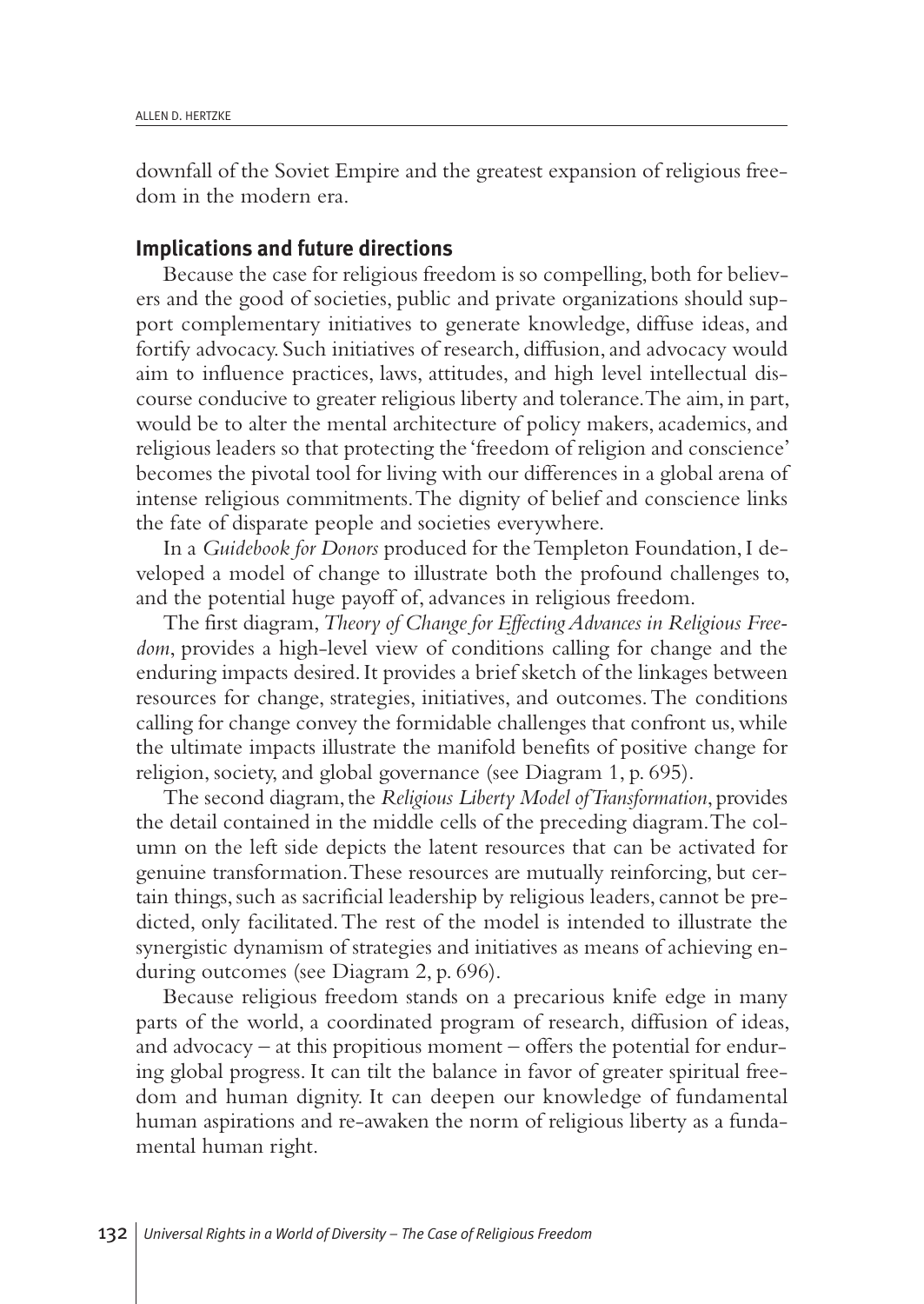#### **Summary**

Historic opportunity and unique peril mark our era, and the quest for religious freedom lies at the center of this strategic moment.The idea of religious liberty is one of the great innovations in global history, yet it needs reaffirmation and re-articulation in each age and culture.Today this task could not be more pressing. In a world of resurgent religion, cultivating and protecting freedom of conscience and belief is the best means of enabling societies to live with religious differences civilly instead of violently.

Paradoxically, at the very time that this wisdom is becoming manifest, religious freedom is under siege.It is hostage to secular states and theocratic regimes, to inertial bureaucracies and social repression, to academic indifference and elite hostility. Comfortable religious communities take it for granted; dominant faiths sacrifice it for the corrupting sword of the state.

Without clarity about the universal human aspiration for meaning and belonging at the heart of religion,we will see counter-productive cycles of repression, conflict and violence, and further repression.

Initiatives to defend religious liberty can model a way to break this cycle. Through enhanced thinking and action political leaders, religious authorities, academics, and citizens can discover self-reinforcing positive dynamics of greater autonomy of conscience, mutual respect,and peace.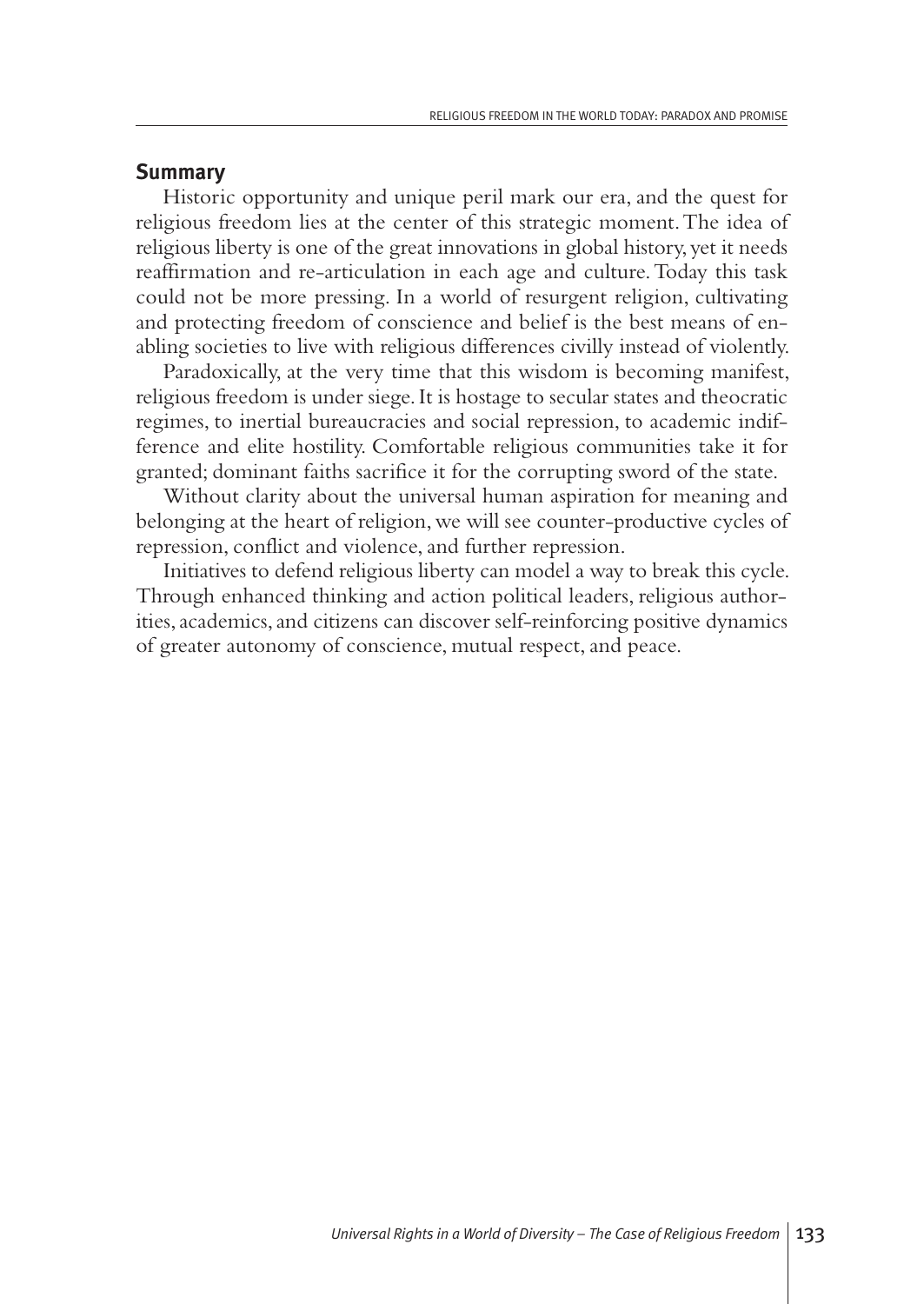

Chart 1. Correlation of religious freedom with other freedoms and well-being within countries. Brian J. Grim and Roger Finke, *The Price of Freedom Denied*, Chapter 7. All correlations are statistically significant, with the larger the area and number, the stronger the direct correlation.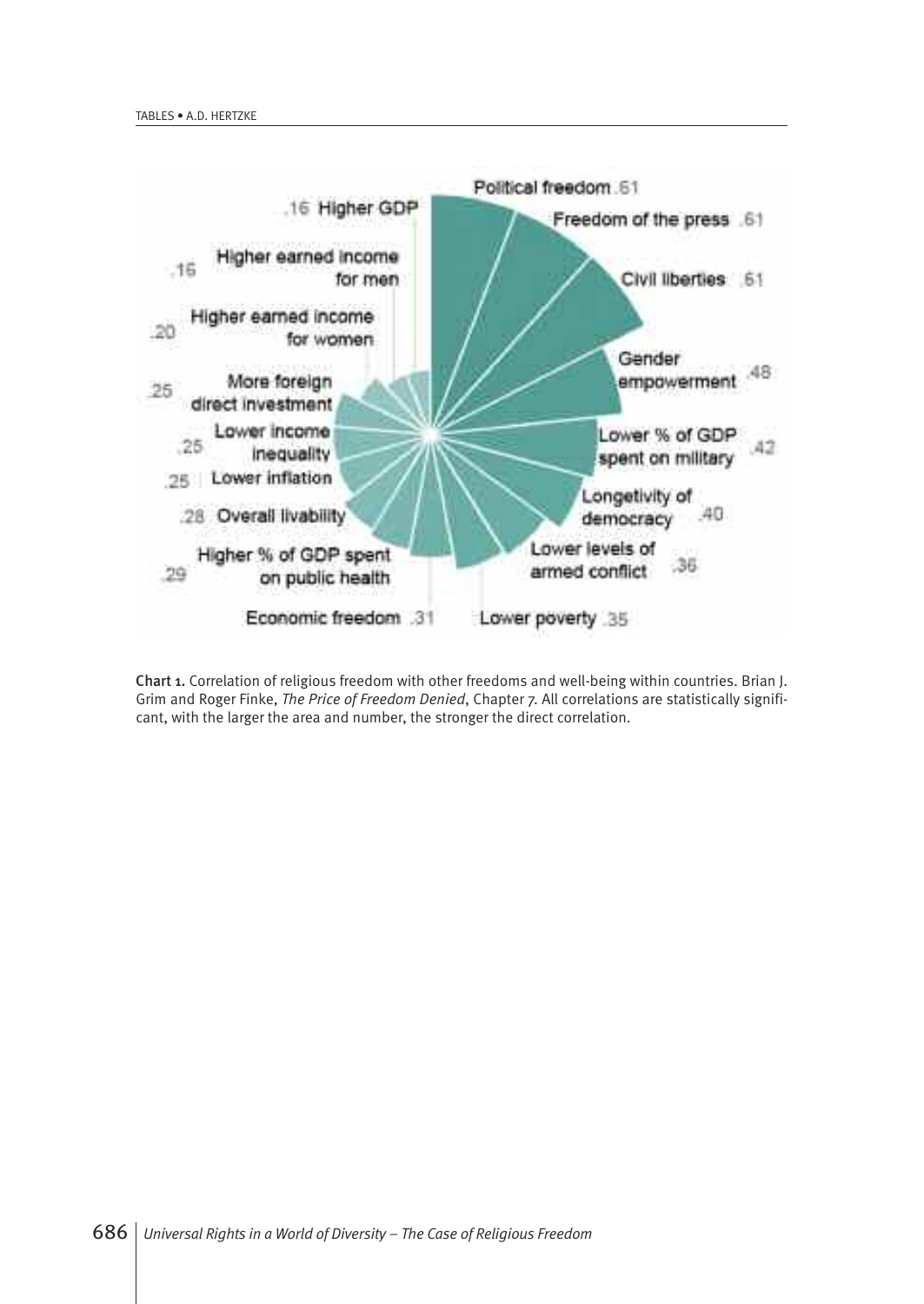

Chart 2. Presence of Harassment or Intimidation of Religious Groups in Countries, by Governments and Private Actors. Governments: Was there harassment or intimidation of religious groups by any level of government? Private actors: Was there harassment or intimidation of religious groups by individuals or groups in society? Source: Pew Forum on Religion and Public Life, *Global Restrictions on Religion*, December 2009.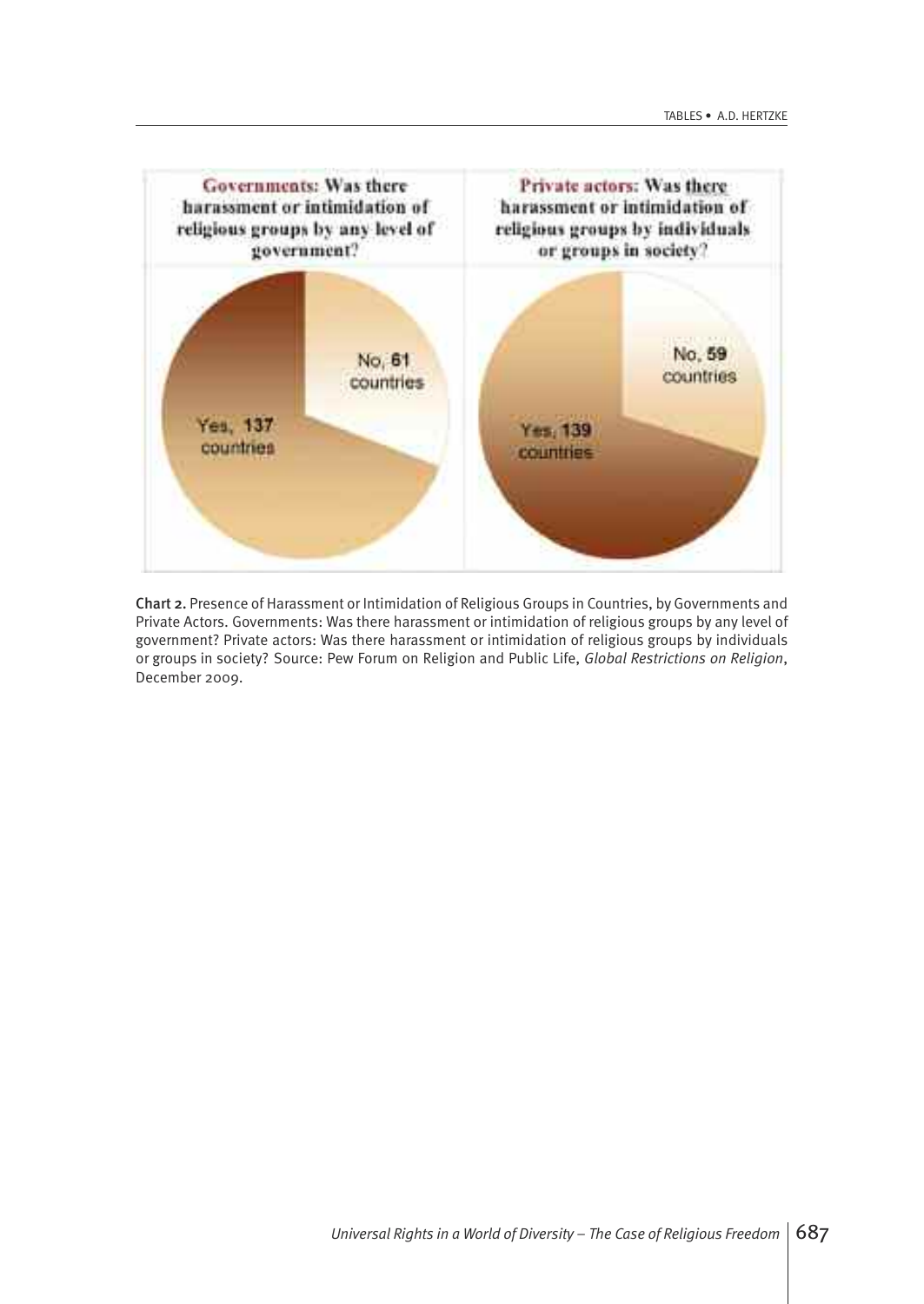| <b>Government Restrictions</b> | <b>Social Hostilities</b><br><b>Very High</b><br>Top 5% of scores |  |
|--------------------------------|-------------------------------------------------------------------|--|
| Very High<br>Top 5% of scores  |                                                                   |  |
| SCORES FROM 6.7 TO 8.4         | SCORES FROM 6.8 TO 9.4                                            |  |
| Saudi Arabia                   | Iraq                                                              |  |
| Iran                           | India                                                             |  |
| <b>Uzbekistan</b>              | Pakistan                                                          |  |
| China                          | Afghanistan                                                       |  |
| Egypt                          | Indonesia                                                         |  |
| Burma (Myanmar)                | Bangladesh                                                        |  |
| Maldives                       | Somalia                                                           |  |
| Eritrea                        | israel.                                                           |  |
|                                | Sri Lanka                                                         |  |
| Malaysia                       | Sudan                                                             |  |
| Brunei                         | Saudi Arabia                                                      |  |

Chart 3. Ranking of Countries with Top 5% Government Restrictions and Social Hostilities Scores. Source: Pew Forum on Religion and Public Life, *Global Restrictions on Religion*, December 2009.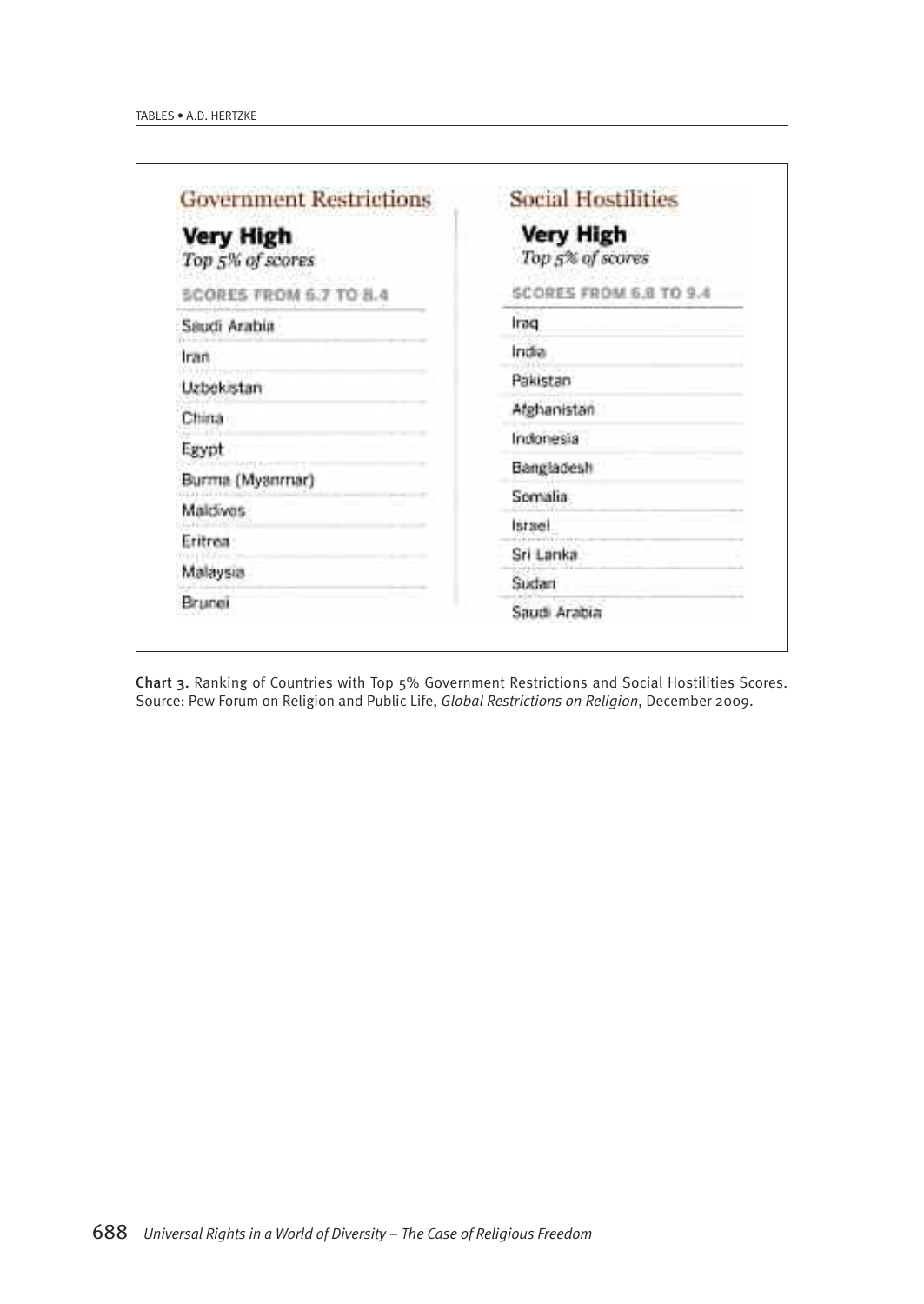

Chart 4. Global Restrictions on Religion.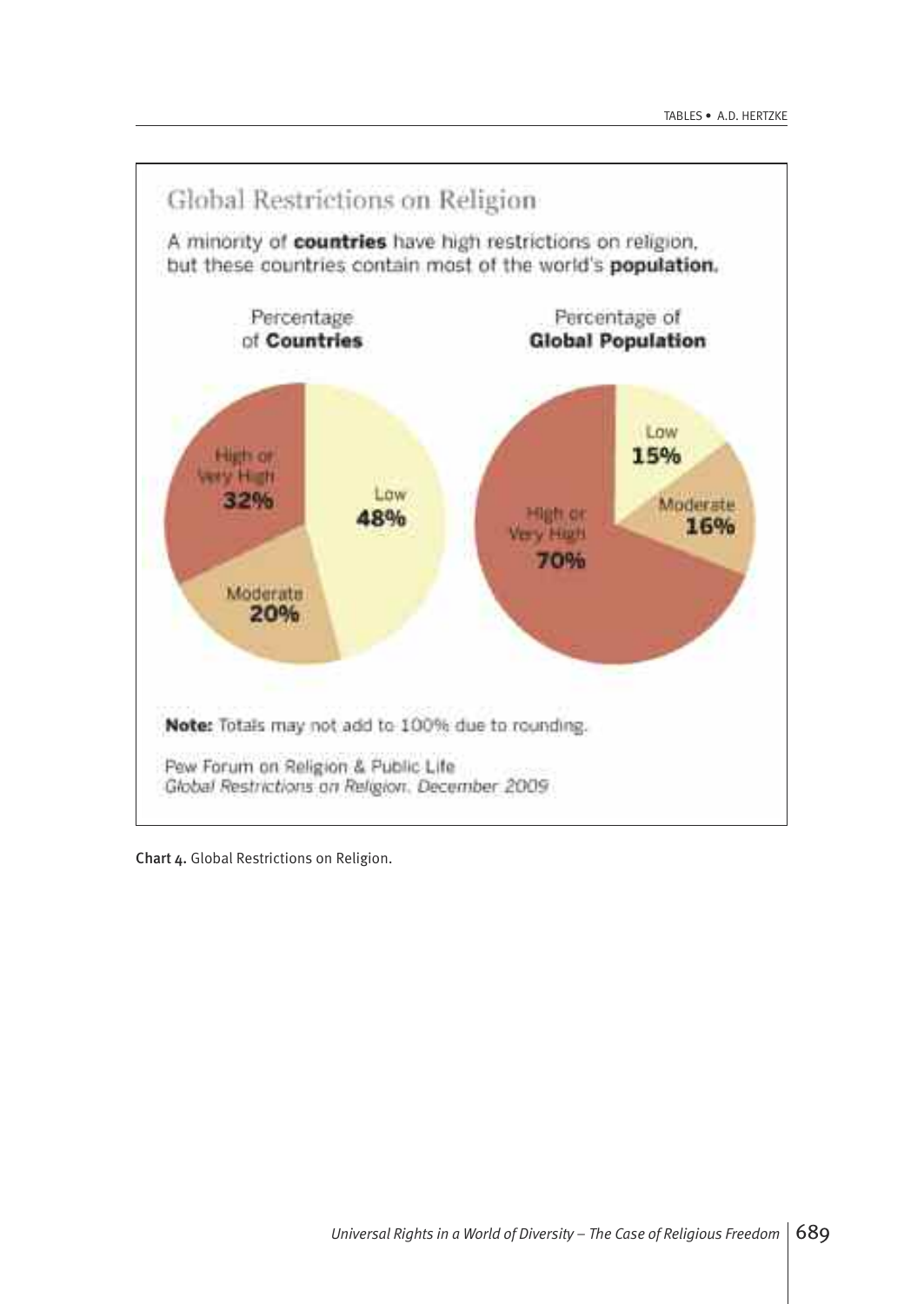

Chart 5. Government Restrictions on Religion, by Region. Source: Pew Forum on Religion and Public Life, *Global Restrictions on Religion*, December 2009.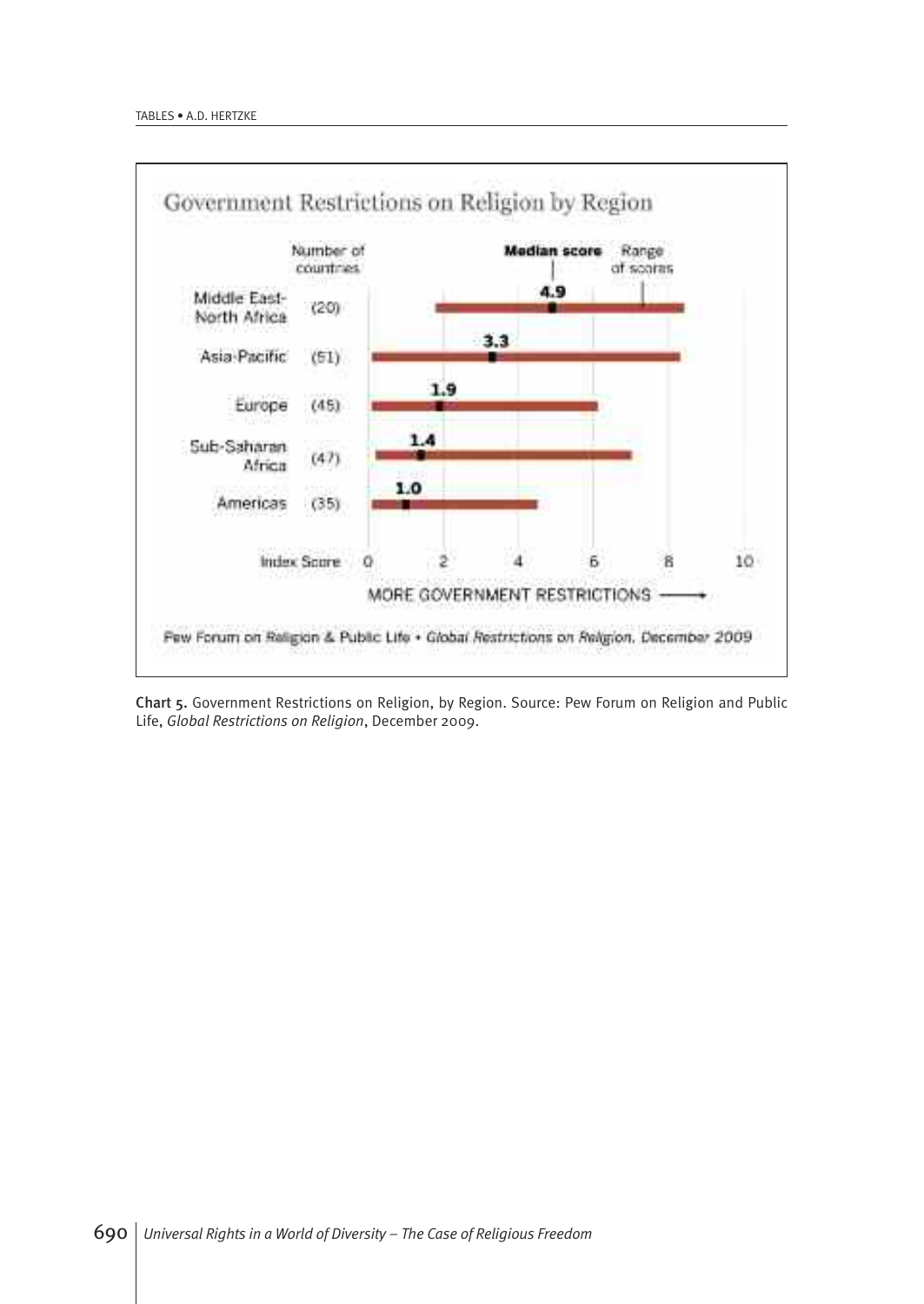

Chart 6. Social Hostilities Involving Religion, by Region. Source: Pew Forum on Religion and Public Life, *Global Restrictions on Religion*, December 2009.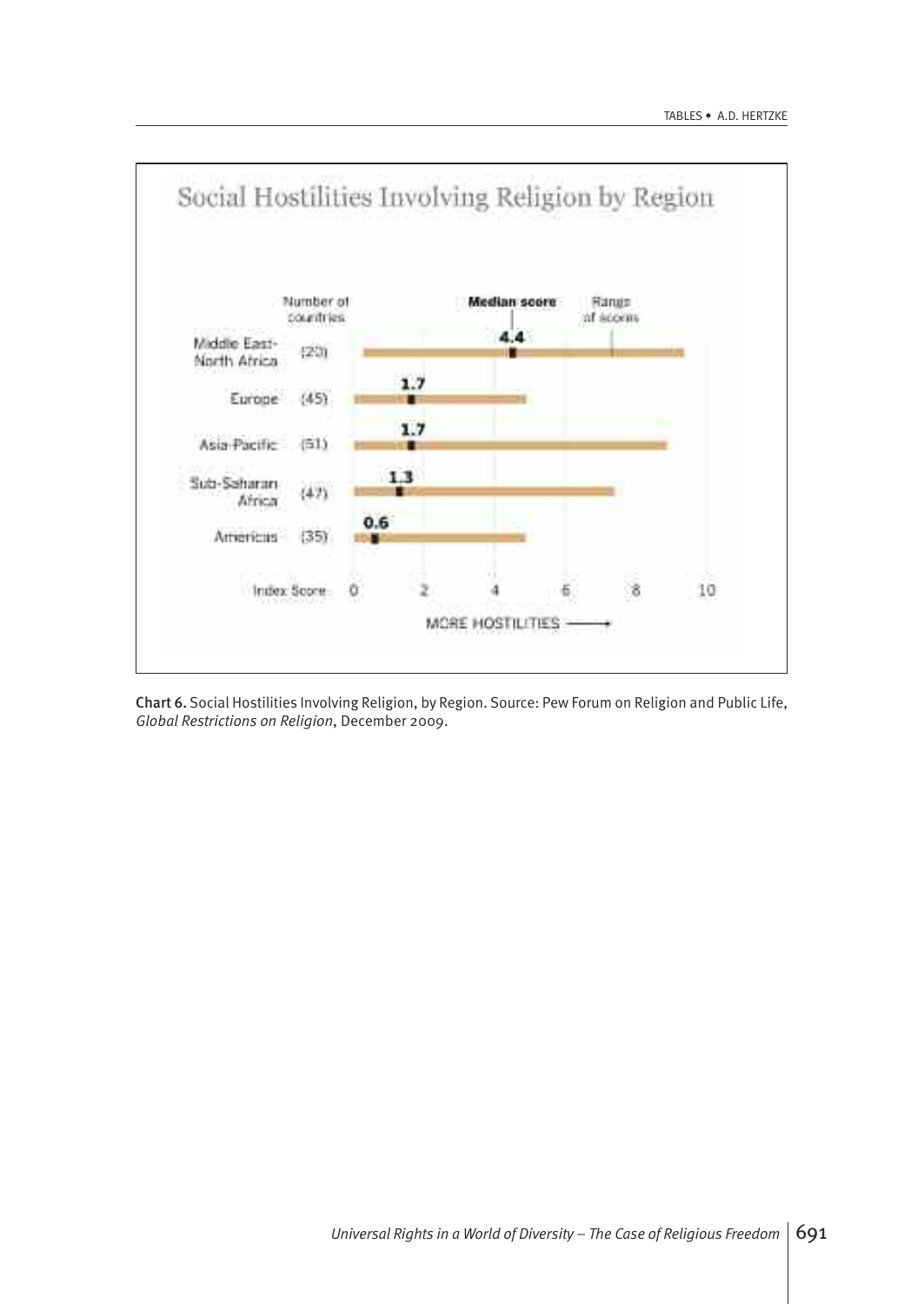#### Religious Restrictions in the 25 Most Populous Countries

This chart shows how the world's 25 most populaus countries soore in terms of both government. restrictions on religion and social hostilities involving religion. Countries in the syger right have the must restrictions and hostilities. Countries in the lower left have the least.



Pew Forum on Religion & Public Life . Global Restrictions on Religion. December 2009

Chart 7. Religious Restrictions in 25 Most Populous Countries.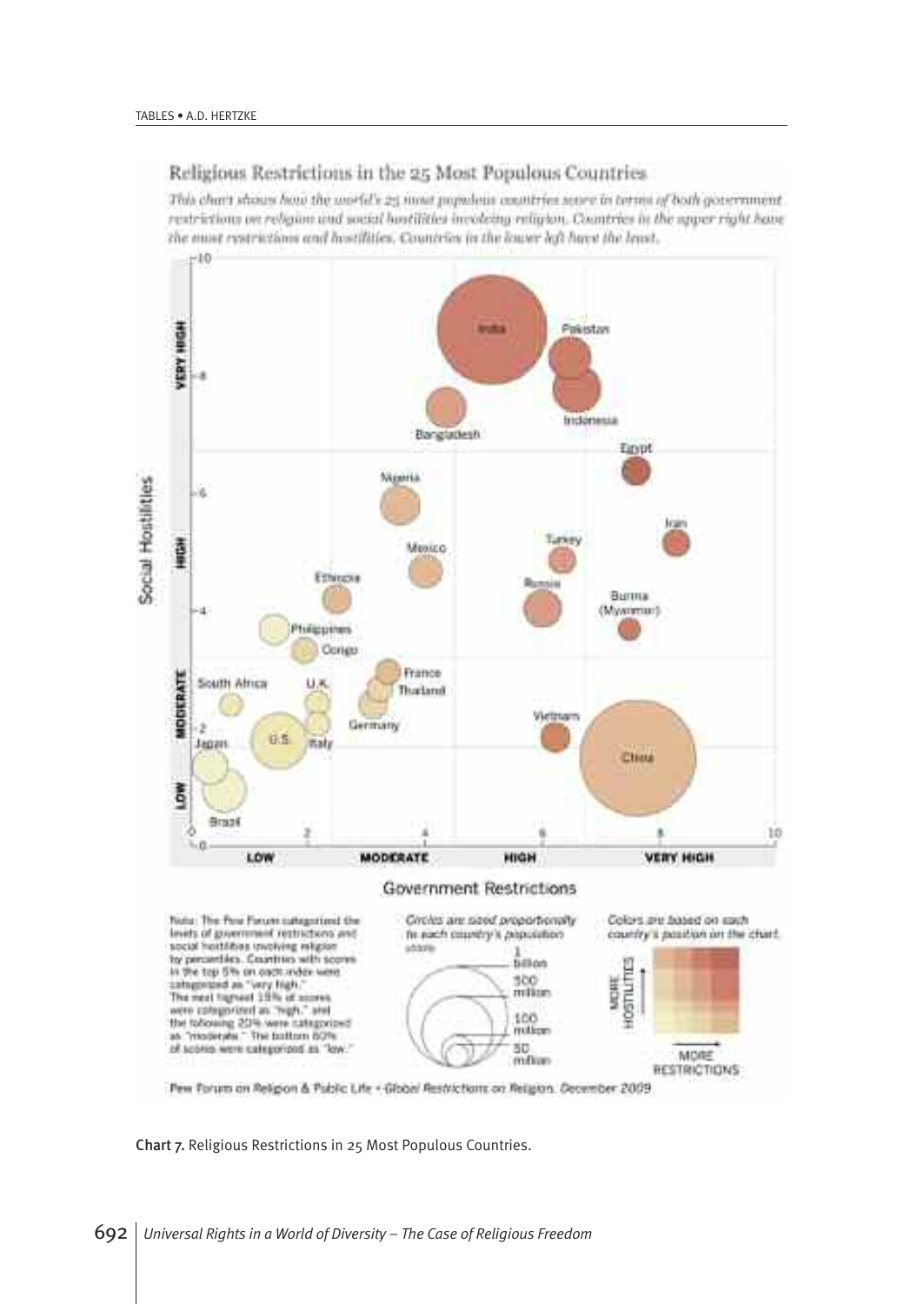### Religious Restrictions in the 50 Most Populous Countries

This chart about least the world's 50 most populant countries and solected others seare in terms of both government restrictions on religion and cocial boetilities involving religion. Countries in the aggair right have the most restrictions and hastilities. Coantrias in the leave left have the least.



**Note:** The flow forum competition the levels of government restrictions and simulations working religion by percentios. Countries<br>with mores in the typ 3% are each index were celepatied as "very high." The next bighest 13

Pow Finsani um Ruligion di PLEEW Life + Okitur! Pedintiforni set Refiguer. December 2009

Chart 8. Religious Restrictions in 50 Most Populous Countries.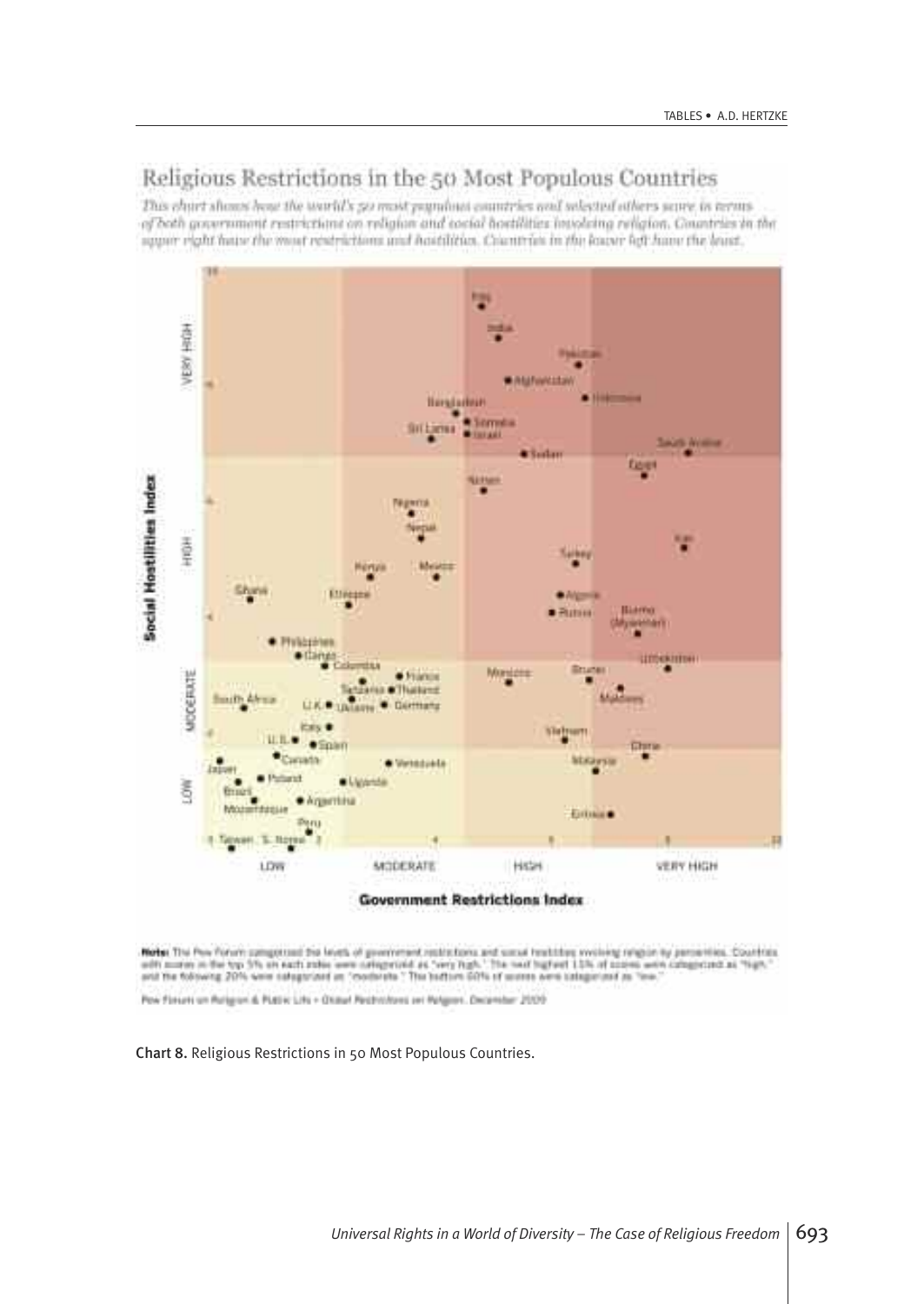## **Registration Requirements**

Does any level of government ask religious groups to register for any reason, including to be cliqible for benefits such as tax exemption?



Global Restrictions on Religion, December 2009

Chart 9. Registration Requirements for Religious Groups.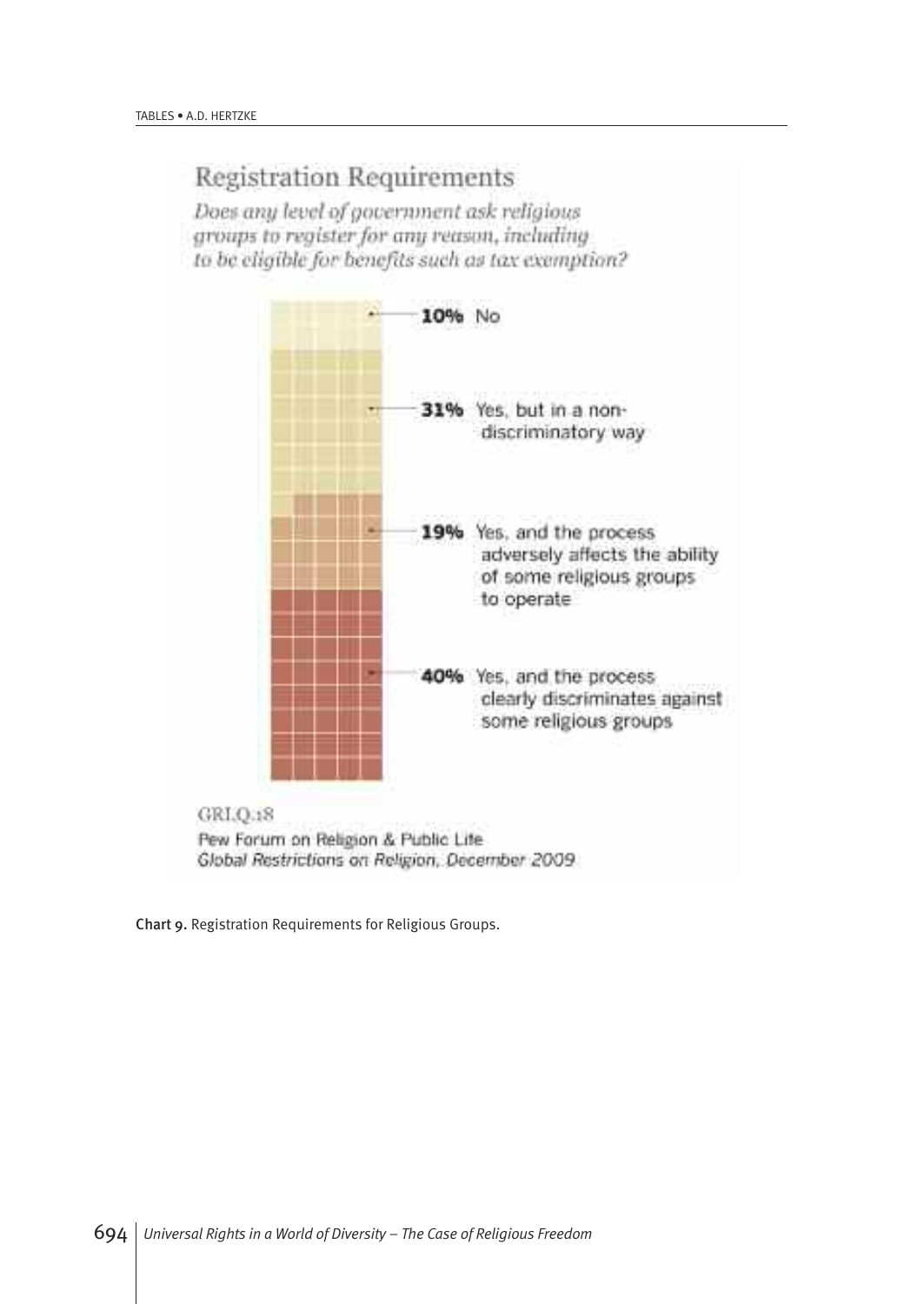

Diagram 1.